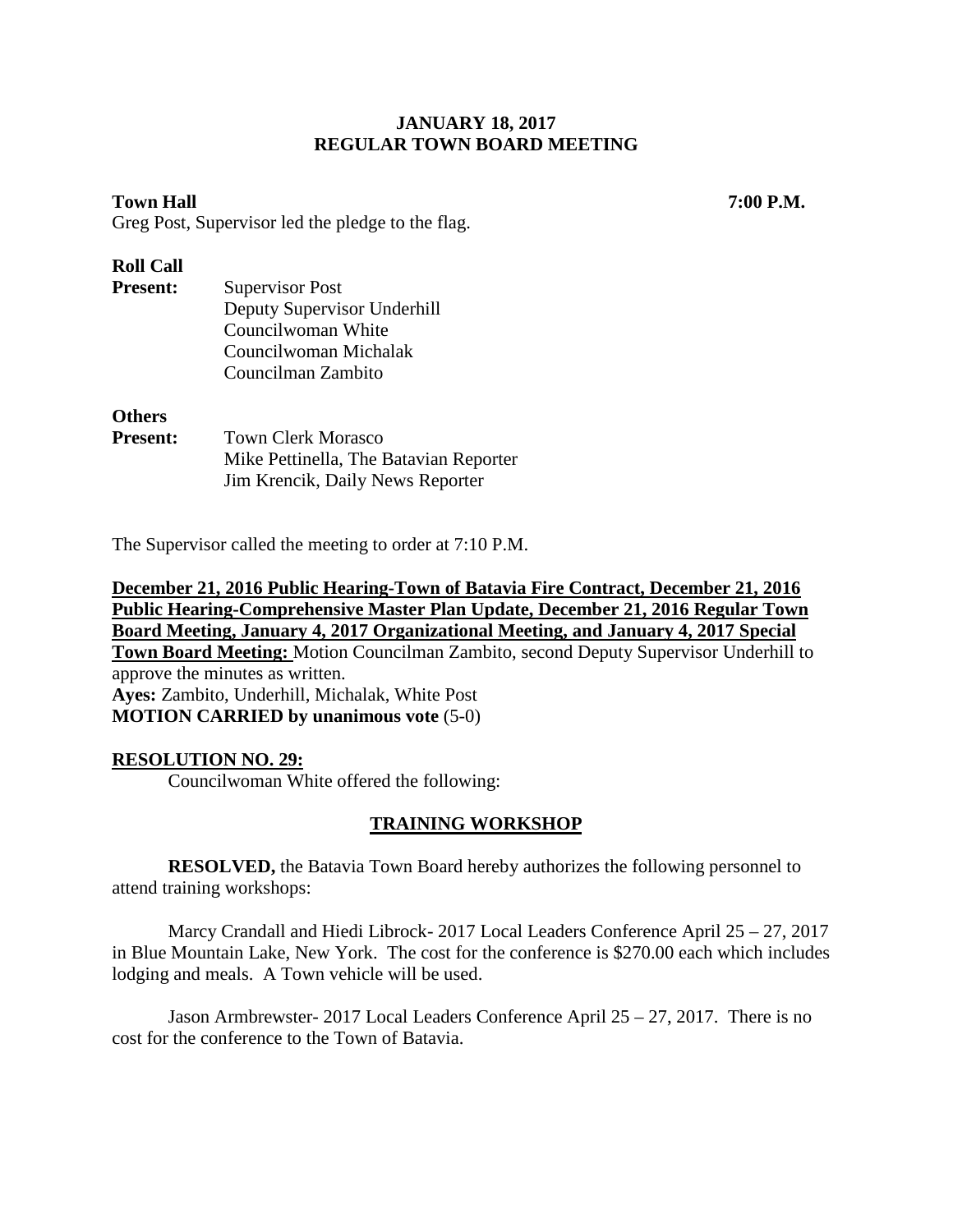Rhonda Saulsbury- NYS Association of Realtors Appraisal Training February 5 – 9, 2017 in Albany, New York. The cost for the conference, meals and lodging is \$846.00. A Town vehicle will be used.

Paul Barrett, Keith Wilkinson, Greg Lang, and Greg Post- Western New York Water Works Conference February 15, 2017. The cost for the conference is \$25.00 each.

Bruce Gerould- Finger Lakes Building Officials Educational Conference (FLBOA) March 13 – 16, 2017 at RIT. A Town vehicle will be used.

Daniel Lang and Matthew Mahaney- The Northern Adirondack Educational Conference March  $6 - 9$ , 2017 in Lake Placid, New York. The cost for the conference and lodging for two is \$1,120.00 plus meals not to exceed \$40.00 per day per person. A Town vehicle will be used.

**Second by**: Councilman Zambito **Ayes:** White, Zambito, Underhill, Michalak, Post **APPROVED by unanimous vote** (5-0)

#### **RESOLUTION NO. 30:**

Deputy Supervisor Underhill offered the following:

# **AMENDING INCIDENT COMMAND SYSTEM ORGANIZATIONAL CHART CONTACT LIST EMERGENCY PREPAREDNESS PLAN**

**WHEREAS,** the Town of Batavia has an Emergency Preparedness Plan in place;

**WHEREAS,** the Incident Command System Organizational Chart Contact List of personnel names and phone numbers has been amended (attached).

#### **NOW, THEREFORE, BE IT**

**RESOLVED,** the Batavia Town Board hereby adopts the Incident Command System Organizational Chart Contact List as amended; and be it

**FURTHER RESOLVED,** the Batavia Town Board hereby directs that the amended Incident Command System Organizational Chart Contact List be sent to all parties named on the Organizational Chart, along with the Emergency Preparedness Plan.

**Second by:** Councilwoman Michalak **Ayes:** Underhill, Michalak, Zambito, White, Post **APPROVED by unanimous vote** (5-0)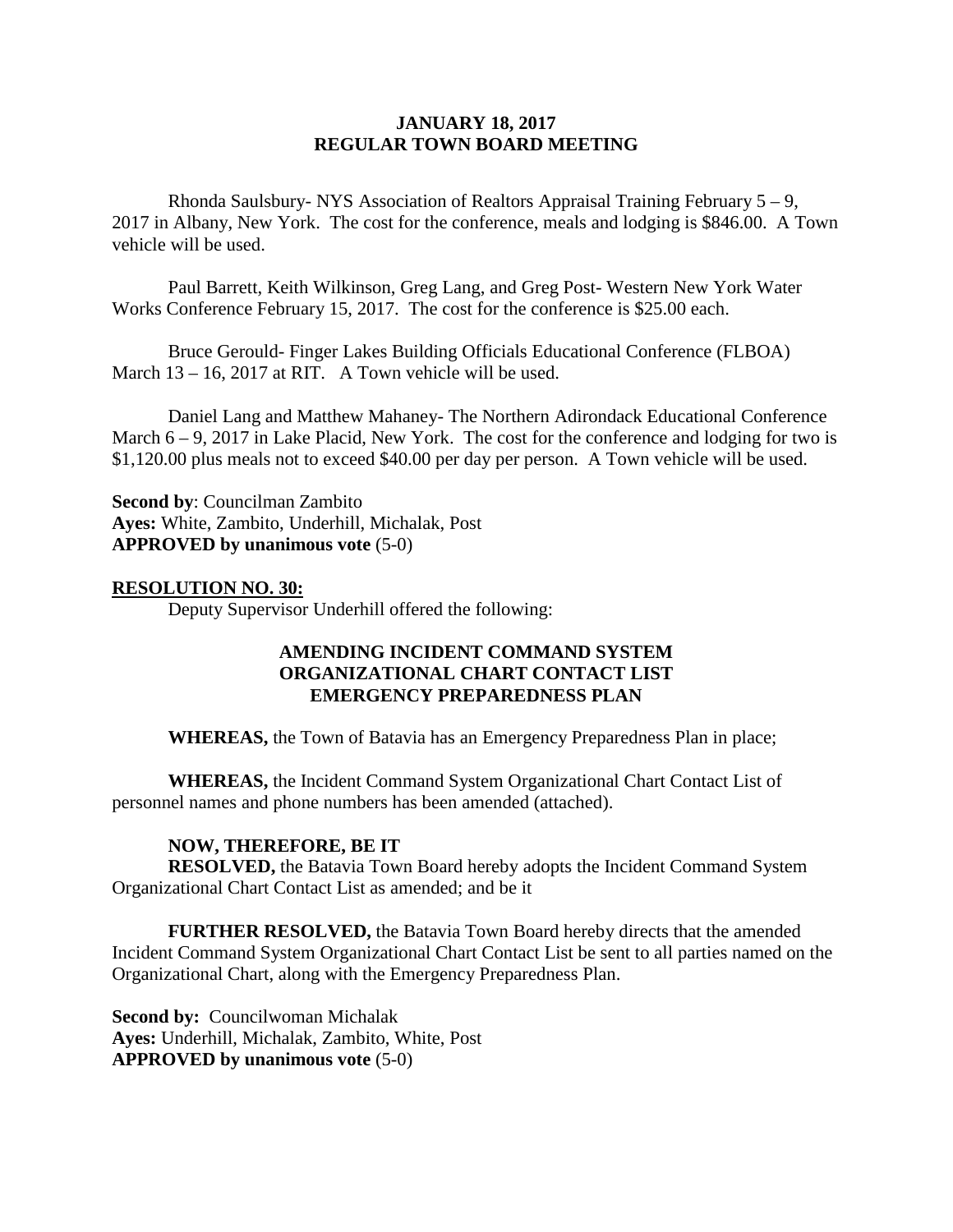#### **TOWN OF BATAVIA INCIDENT COMMAND SYSTEM ORGANIZATIONAL CHART CONTACT LIST**

| <b>TOWN BOARD</b>                                                       | <b>HOME#</b> | <b>BUSINESS#</b> | <b>CELL#</b>                   |
|-------------------------------------------------------------------------|--------------|------------------|--------------------------------|
| Gregory H. Post, Supervisor                                             | 343-2088     | 343-1729         | 716-474-3216                   |
| Daniel Underhill, Deputy Supervisor                                     | 344-3026     | 343-1729         | 585-356-5646                   |
| Sharon White                                                            | 356-5306     |                  | 585-356-5306                   |
| Chad Zambito                                                            | 409-3558     | 343-1729         | 585-409-3558                   |
| Patti Michalak                                                          | 343-7874     | 343-1729         | 585-813-8403                   |
| <b>TOWN ATTORNEY</b>                                                    |              |                  |                                |
| <b>Andrew Meier</b>                                                     |              | 716-638-7026     |                                |
| <b>OPERATIONS SECTION COORDINATOR:</b>                                  |              |                  |                                |
| <b>Fire Department-</b>                                                 |              |                  |                                |
| Dan Coffey, T/Batavia Fire Chief                                        |              | 345-6370         | 585-414-5920                   |
| Michael Jones, TOBFD President                                          |              |                  |                                |
| Chad Higgins, T/Batavia Deputy Fire Chief                               | 343-0545     |                  | 585-489-4470                   |
| Donald Newton, Jr., E Pembroke Fire Chief                               |              |                  | 585-813-4033                   |
| Steve Smelski, E Pembroke 1st Asst Fire Chief                           |              |                  | 585-356-0984                   |
| Charles Chatley, E Pembroke 2nd Asst Fire Chief                         |              |                  | 585-356-4668                   |
| <b>Law Enforcement</b>                                                  |              |                  |                                |
| Genesee County Sheriff's Department                                     |              | 343-5000         |                                |
| New York State Police                                                   |              | 343-2200         |                                |
| <b>Highway Operations</b><br>Thomas Lichtenthal, Highway Superintendent |              |                  | 343-1729 ext 218 585-356-7153  |
| <b>Public Utilities-Water/Wastewater</b>                                |              |                  |                                |
| Steven Mountain, Town Engineer                                          | 343-2251     |                  | 343-1729 ext. 220 585-755-6408 |
| <b>Emergency Medical Services</b>                                       |              |                  |                                |
| <b>United Memorial Center</b>                                           |              | 343-6030         |                                |
|                                                                         |              |                  |                                |
| PLANNING SECTION COORDINATOR:                                           |              |                  |                                |
| <b>Highway</b>                                                          |              |                  |                                |
| Thomas Lichtenthal, Highway Superintendent                              |              |                  | 343-1729 ext 218 585-356-7153  |
| <b>Town Engineer/Water&amp;Wastewater</b>                               |              |                  |                                |
| Steve Mountain                                                          | 343-2251     |                  | 343-1729 ext. 220 585-755-6408 |
| <b>Code Enforcement/Fire Marshall</b>                                   |              |                  |                                |
| Daniel Lang                                                             |              |                  | 343-1729 ext 208 585-861-0878  |
| Assessor                                                                |              |                  |                                |
| Rhonda Saulsbury                                                        |              |                  | 343-1729 ext 207 585-297-2472  |
| <b>Local Emergency Services</b>                                         |              |                  |                                |
| Genesee County Emergency Management                                     |              | 344-0078         |                                |
| <b>Local Planning Board</b>                                             |              |                  |                                |
| Kathy Jasinski, Chairman                                                | 762-8239     | 343-1729         |                                |
| <b>Local Health Department</b>                                          |              |                  |                                |
| Genesee County Health Department                                        |              | 344-8506         |                                |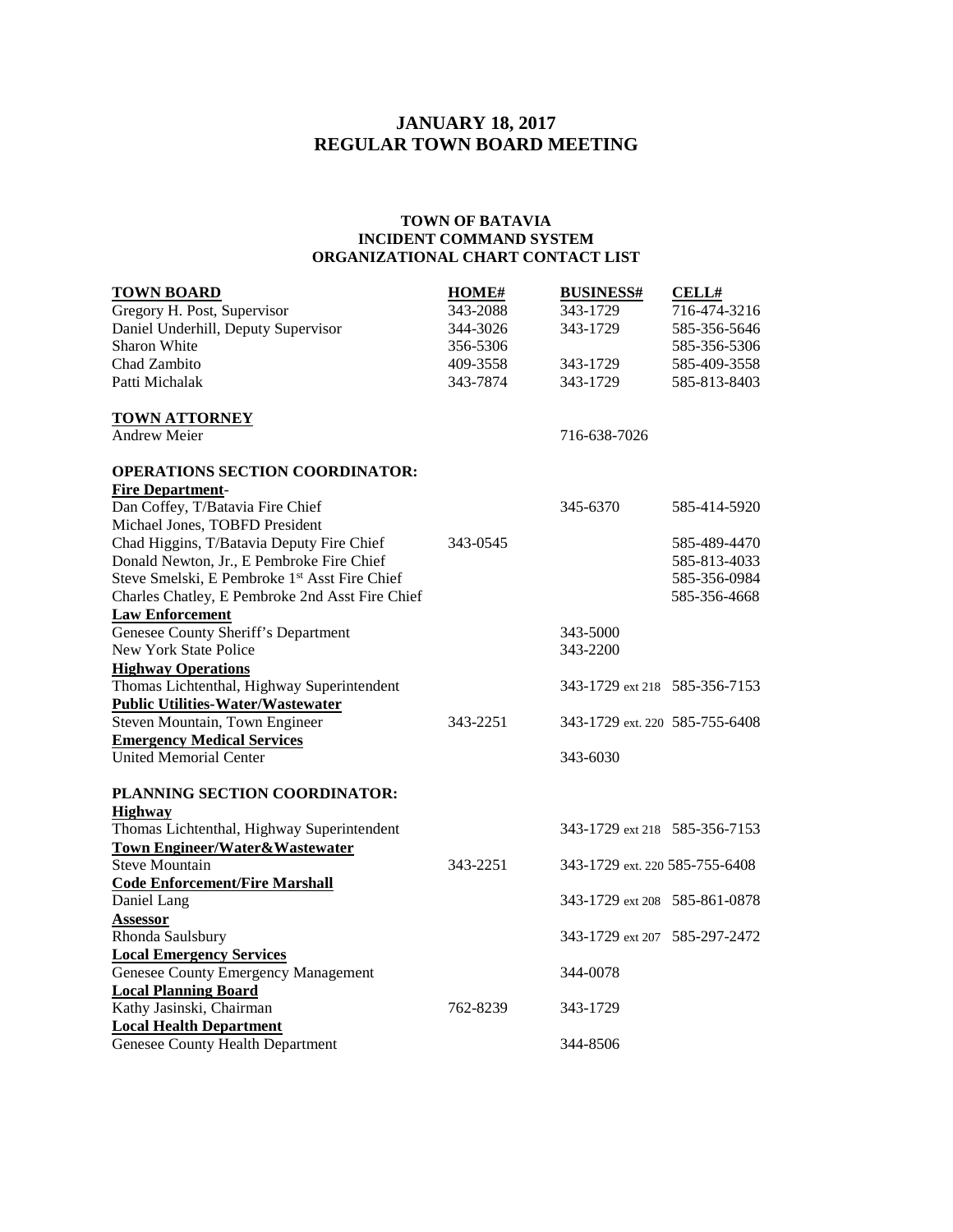#### **LOGISTICS SECTION COORDINATOR:**

| 344-0078                      |  |
|-------------------------------|--|
|                               |  |
| 343-1729 ext 218 585-356-7153 |  |
|                               |  |

|                                                    | HOME#    | <b>BUSINESS#</b>              | <b>CELL#</b> |
|----------------------------------------------------|----------|-------------------------------|--------------|
| <b>Town Clerk</b><br>Teressa M. Morasco            |          | 343-1729 ext 203 585-356-7867 |              |
| <b>FINANCE/ADMINISTRATION SECTION COORDINATOR:</b> |          |                               |              |
| <b>Fiscal Officer</b>                              |          |                               |              |
| Gregory H. Post, Supervisor                        | 343-2088 | 343-1729                      | 716-474-3216 |
| <b>Town Accountant</b>                             |          |                               |              |
| Laura Landers, Freed, Maxick & Battaglia           |          | 344-1967                      |              |
| <b>Town Justices</b>                               |          |                               |              |
| Michael Cleveland                                  | 762-4200 | 343-1729 ext 216 585-813-5319 |              |
| Thomas Williams                                    | 343-2764 | 343-1729 ext 216 585-300-3612 |              |
| <b>Town Clerk</b>                                  |          |                               |              |
| Teressa M. Morasco                                 |          | 343-1729 ext 203 585-356-7867 |              |

#### **RESOLUTION NO. 31:**

Supervisor Post offered the following:

# **PURCHASE NEW FORD PICKUP TRUCK FOR BUILDING DEPARTMENT**

**WHEREAS,** the 2017 Town Budge reflects appropriations to purchase two new pickup trucks for the Building Department; and

**WHEREAS,** the Highway Superintendent recommends purchasing two 2017 Ford F150 4x4 extended cab pickup trucks from Van Bortel Ford on the Chautauqua County Bid Group V-Item #2 at a price of \$26,915.70 each; and

**WHEREAS,** the current 2014 Ford F150 Pickup Truck VIN # 1FTFW1EF2EKD27510 and the 2014 Jeep Cherokee VIN #1C4PJMCB0EW229198 will no longer be needed for Building Department purposes and will be sold at auction after the new trucks are received.

#### **NOW, THEREFORE, BE IT**

**RESOLVED,** the Batavia Town Board hereby authorizes the purchase of two new 2017 Ford F150 4x4 extended cab pickup truck from Van Bortel Ford on the Chautauqua County Bid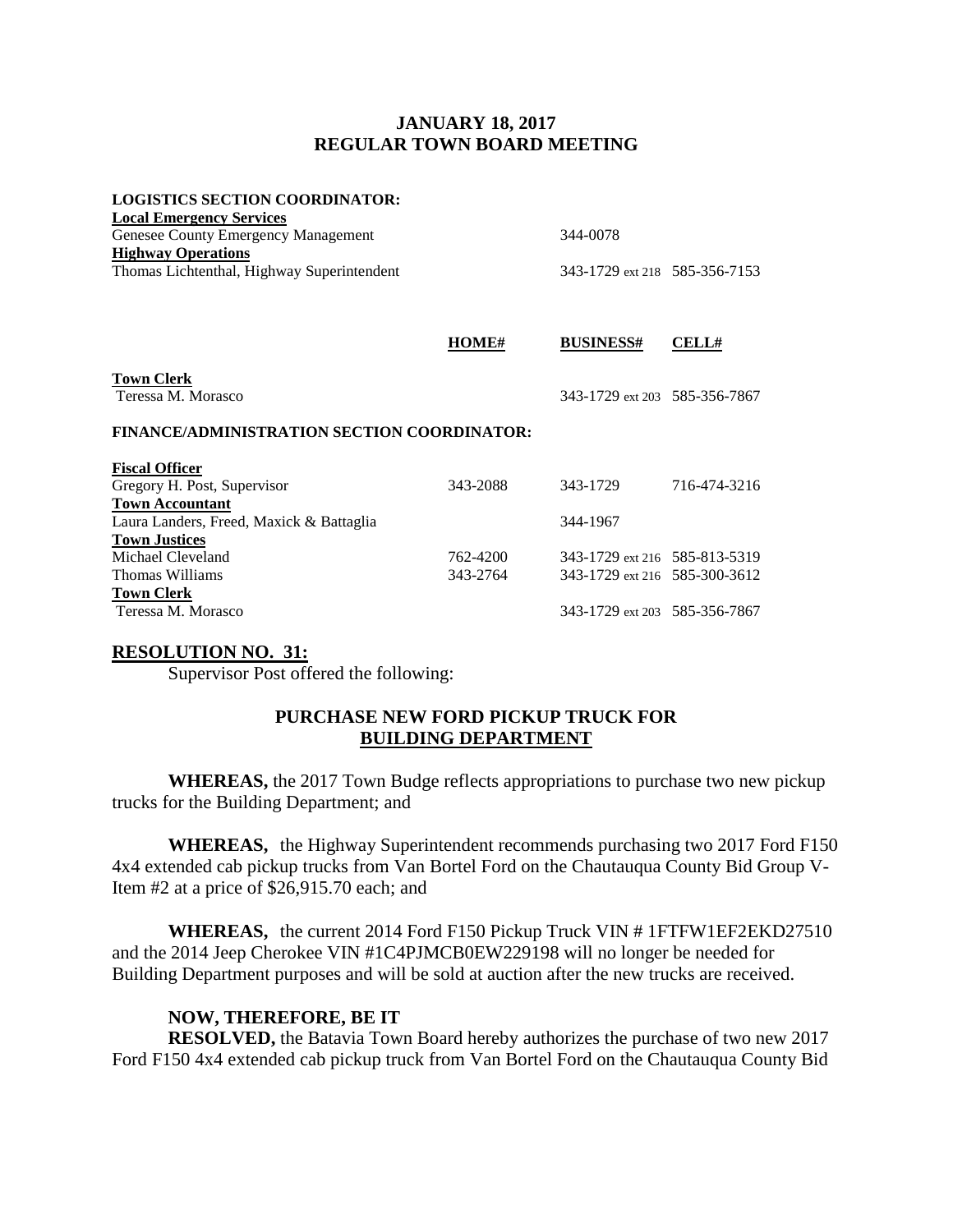Group V- Item #2 at a price of \$26,915.70 and sell the 2014 Ford F150 Pickup Truck VIN # 1FTFW1EF2EKD27510 and the 2014 Jeep Cherokee VIN #1C4PJMCB0EW229198 at auction, and be it

**FURTHER RESOLVED,** the expenditure will be appropriated from line item A3620.200.

**Second by: Councilman Zambito Ayes:** Post, Zambito, White, Underhill, Michalak **APPROVED by unanimous vote** (5-0)

#### **RESOLUTION NO. 32:**

Councilwoman Michalak offered the following:

# **RESOLUTION TO AUTHORIZE PURCHASE OF DESKTOP AND LAPTOP COMPUTERS OFFICE 365 SUITE TOWN CLERKS AND ENGINEERING DEPARTMENTS**

**RESOLVED,** as part of the five year rotation plan for computer replacement and repurposing the Batavia Town Board hereby authorizes the purchase of one (1) Dell Latitude E5470 128GB SSD laptop computer at a cost of \$705.47, for the Assistant Engineer, three (3) Dell OptiPlex 5040 SFF desktop computers at a cost of \$849.00 each, the one Town Engineer and two for the Town Clerk's Department, New York State Contract #83AHG and #50AHC (quotes attached), and the purchase of three (3) annual subscriptions of Office 365 Suite at a cost of \$187.08 each, NYS Contract # 70137, copy of quotes are annexed hereto and made a part of the minutes; and be it further

**RESOLVED,** the Batavia Town Board further authorizes the purchase of a Lenova ThinkPad Yoga 260 Ultrabook computer at a cost of \$1,413.85 (lowest of three vendor quotes) from Amazon.com, for the Town Engineer, a copy of which is annexed hereto and made a part of the minutes and be it

**RESOLVED,** the expenditures will be appropriated from the following line

items:

| A1410.200 | \$1,910.00  |
|-----------|-------------|
| A1440.200 | \$3, 342.48 |

**Second by:** Councilman Zambito **Ayes:** Michalak, Zambito, White, Underhill, Post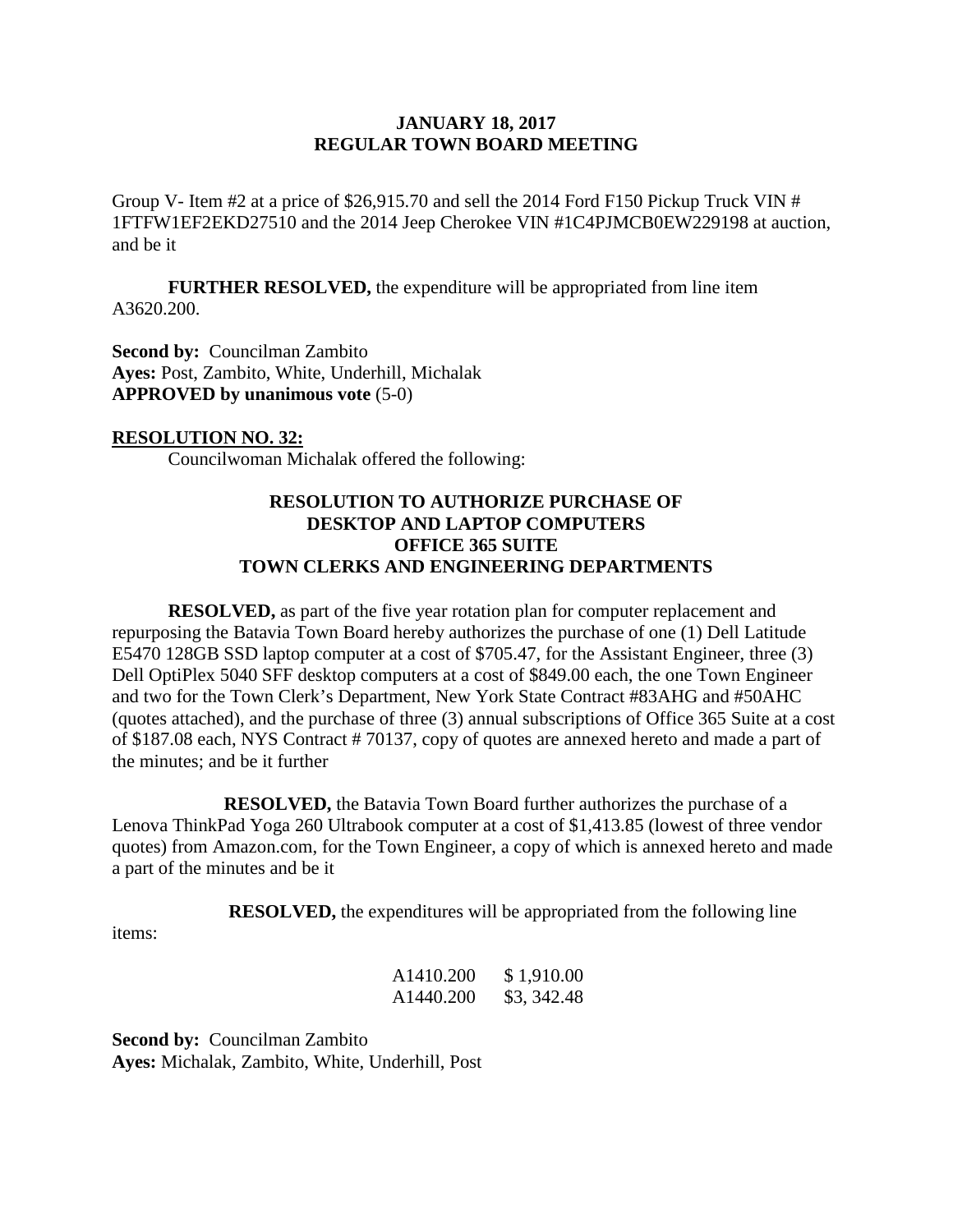**APPROVED by unanimous vote** (5-0)

#### **RESOLUTION NO. 33:**

Councilman Zambito offered the following:

#### **ELLICOTT TRAIL STATE AND MUNICIPAL FACILITY PROGRAM FUNDING GRANTEE CERTIFICATION**

**WHEREAS,** the City and Town of Batavia submitted a letter to Senator Ranzenhofer for support of the Ellicott Trail Project with grant funding from the State and Municipal Facility Program (SAM); and

**WHEREAS,** after support was acknowledged from the Senator on April 21, 2016 the Town submitted a preliminary application to SAM; and

**WHEREAS,** as part of the application process, the Dormitory Authority of the State of New York (DASNY) must ensure that Grant funds will be utilized in a manner that is consistent with Federal and State law and requests the attached Grantee Certification be executed

#### **NOW, THEREFORE, BE IT**

**RESOLVED,** that the Supervisor and the Town Engineer of the Town of Batavia, Genesee County, New York, are hereby authorized to execute the Grantee Certification, which is annexed hereto and made a part of the minutes, for the Ellicott Trail Project SAM Grant in the amount of \$250,000.

**Second by: Councilwoman Michalak Ayes:** Zambito, Michalak, White, Underhill, Post **APPROVED by unanimous vote** (5-0)

**RESOLUTION NO. 34:** Councilwoman White offered the following:

# **ZONTA CLUB OF BATAVIA, GENESEE COUNTY TOWN HALL**

**WHEREAS,** the Zonta Club of Batavia, Genesee County an organization empowering women through service and advocacy would like to conduct scholarship interviews at the Town Hall on April 1 and 2, 2017 from 8:00 A.M. to 3:00 P.M

#### **NOW, THEREFORE, BE IT**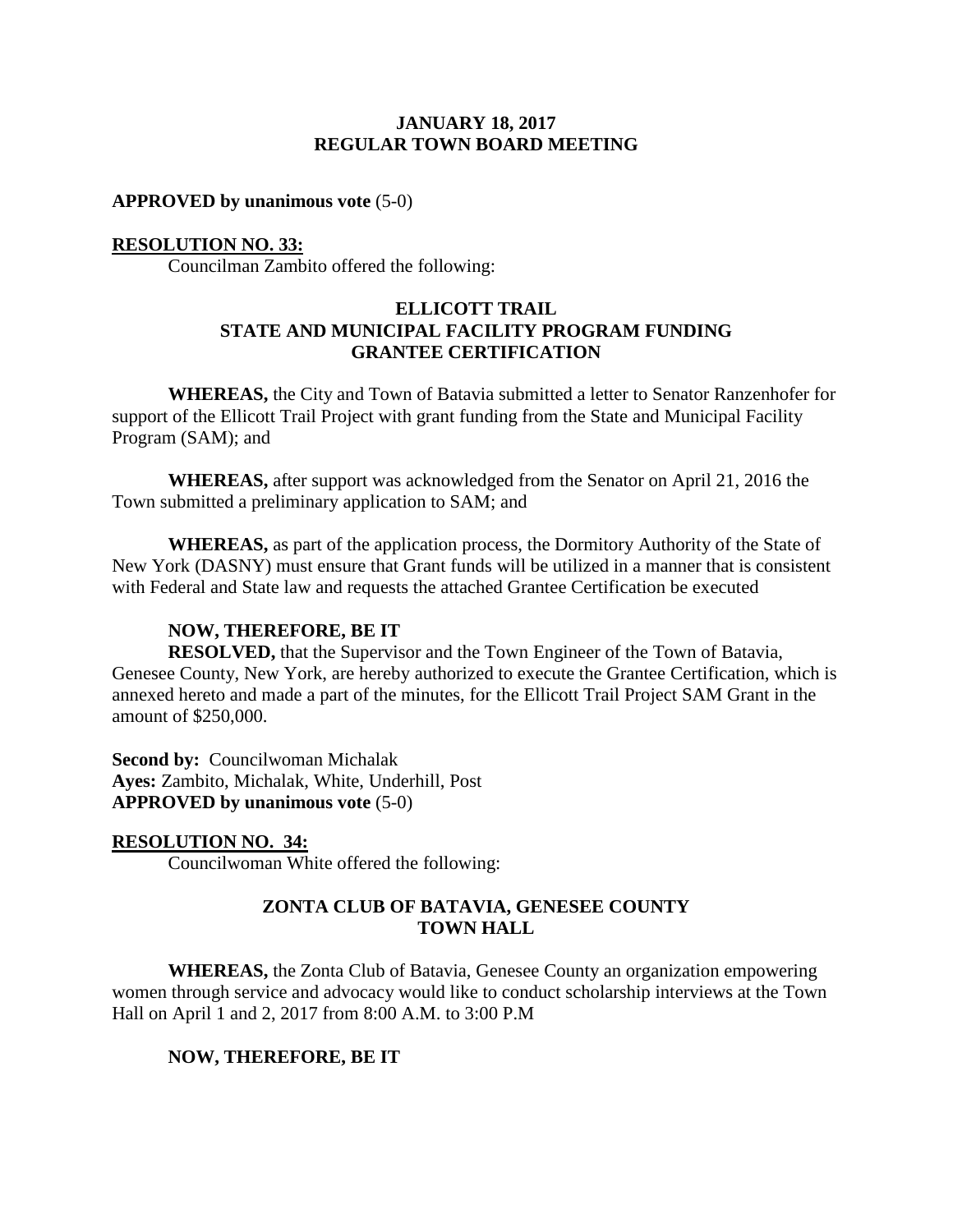**RESOLVED,** the Batavia Town Board hereby authorizes the Zonta Club of Batavia, Genesee County to conduct scholarship interviews at the Town of Batavia Town Hall on April 1 and April 2, 2017 from 8:00 A.M. to 3:00 P.M.; and be it

**FURTHER RESOLVED,** that Zonta Club of Batavia, Genesee County must provide the Town of Batavia a Certificate of Liability Insurance naming the Town as additional insured.

**Second by: Councilwoman Michalak Ayes:** White, Michalak, Zambtio, Underhill, Post **APPROVED by unanimous vote** (5-0)

**RESOLUTION NO. 35:** Deputy Supervisor Underhill offered the following:

# **TOWN OF BATAVIA ADOPTION OF THE NEW YORK STATE UNIFIED SOLAR PERMIT**

**WHEREAS**, the New York State Energy Research and Development Authority (NYSERDA) desires to streamline the approval process for installing solar in communities by promoting a standardized permit for municipalities across New York State to adopt, and

**WHEREAS**, NYSERDA is offering a grant of \$2,500 to municipalities that adopt the standardized New York State Unified Solar Permit, and

**WHEREAS**, the adoption of the New York State Unified Solar Permit is an action item to help the Town of Batavia be designated by New York State and a Clean Energy Community, and

**WHEREAS**, the designation as a Clean Energy Community provides an opportunity for the Town of Batavia to receive additional grant funding for clean energy projects, and

**WHEREAS**, the Batavia Town Code, section 235-53.1, accommodates the use of solar energy systems.

**NOW, THEREFORE, BE IT RESOLVED,** the Town Board of the Town of Batavia, New York, hereby formally adopts the New York State Unified Solar Permit; and

**BE IT FURTHER RESOLVED** that the Batavia Building & Zoning Department is hereby directed to use said Unified Solar Permit as an attachment to the Building Permit for building projects involving the installation of solar energy systems.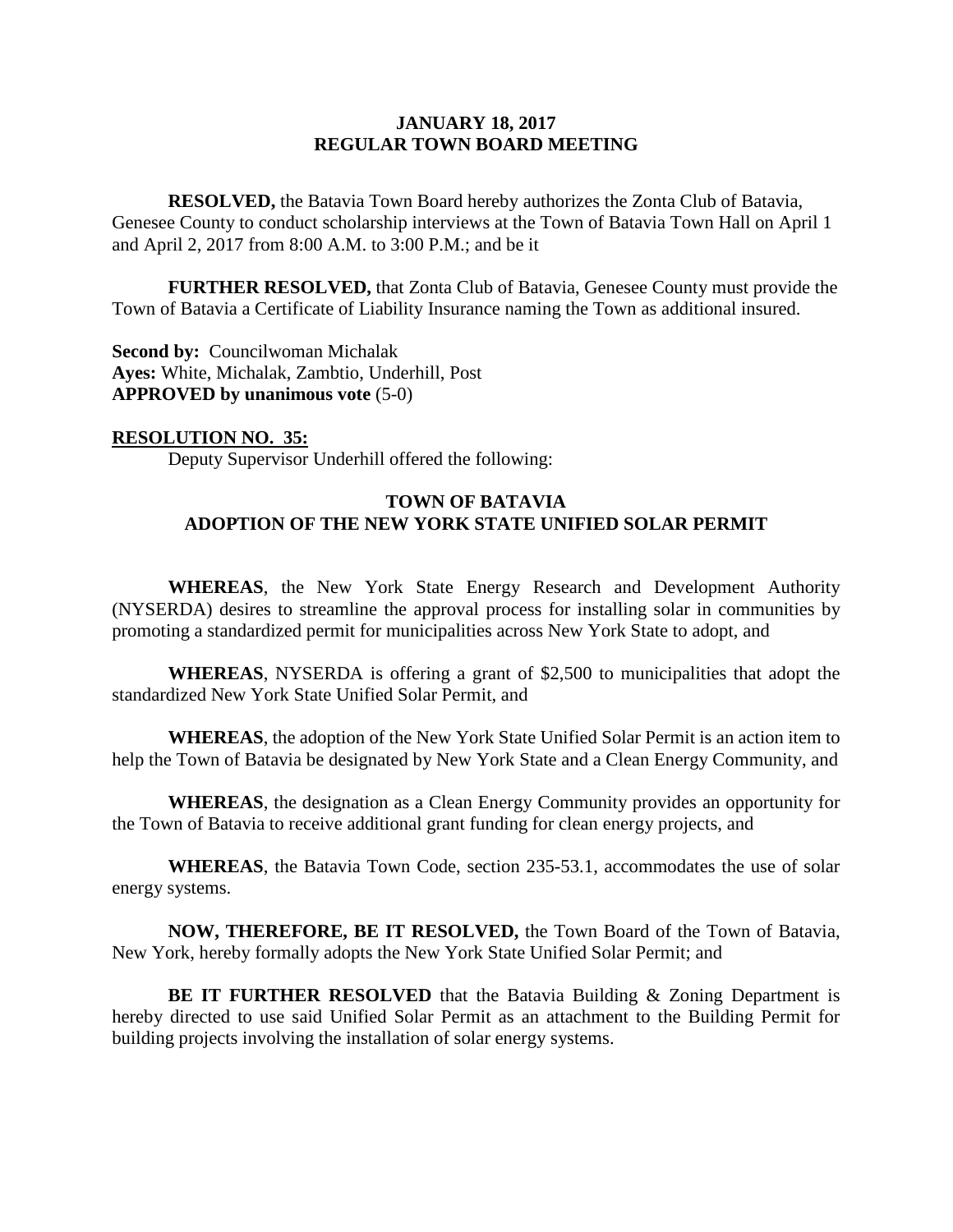**Second by:** Councilman Zambito **Ayes:** Underhill, Zambito, White, Michalak, Post **APPROVED by unanimous vote** (5-0)

#### **RESOLUTION NO. 36:**

Supervisor Post offered the following:

# **ANNUAL PROFESSIONAL SERVICES AGREEMENT – BETWEEN THE TOWN OF BATAVIA AND WENDEL (GEOGRAPHICAL INFORMATIONAL SYSTEM) GIS PROGRAMMING, MAINTENANCE AND TRAINING**

**WHEREAS,** Wendel Consulting Services LLC (Wendel), continues with additional GIS services such as program and website additions, additional training and software/hardware support which allows the advancement of the Town's GIS needs; and

**WHEREAS,** Wendel has prepared a proposal (attached) as requested by the Town Engineer for the following:

Task 1 – ArcGIS Server Web Map Site Annual Maintenance and Hosting

Task 2 – GPS, Web Map Training and Support Services

for a total not to exceed fee of seventeen thousand five hundred fifty dollars (\$17,550.00); and

**WHEREAS**, the Town Engineer recommends approval of these services to continue the Town's advancement and fulfillment of its GIS needs as well as providing better service to our shared services partners.

**NOW, THEREFORE, BE IT RESOLVED,** the Batavia Town Board hereby authorizes the Supervisor to execute the agreement for services of Wendel Consulting Services, LLC, a copy of which is annexed and made part of the Town Board Minutes, to assist the Town in the advancement of the Town's GIS system at a cost not to exceed seventeen thousand five hundred fifty dollars (\$17,550.00).

**Second by:** Deputy Supervisor Underhill **Ayes:** Post, Underhill, Michalak, Zambito, White **APPROVED by unanimous vote** (5-0)

#### **RESOLUTION NO. 37:**

Councilwoman Michalak offered the following: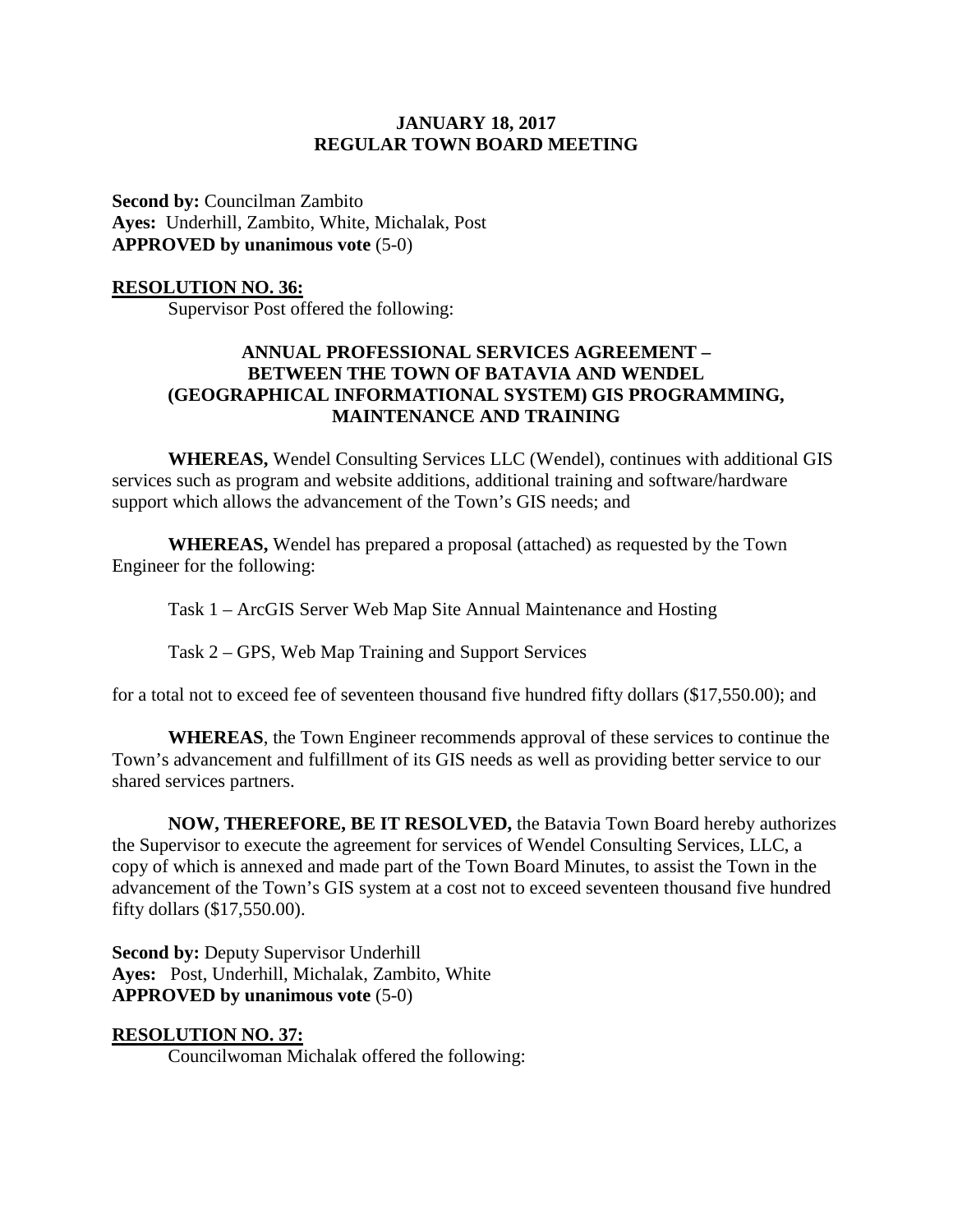# **PROFESSIONAL SERVICES AGREEMENT – BETWEEN THE TOWN OF BATAVIA AND WENDEL CONSULTING SERVICES GIS PROPERTY INSPECTOR DEVELOPMENT**

**WHEREAS,** in 2015 the Town contracted with Wendel Consulting Services LLC (Wendel), to provide an integrated GIS based inspection software solution to assist us with all our inspection operations and documentation; and

**WHEREAS,** Wendel has prepared a proposal (attached) as requested by the Town Engineer and the Code Enforcement Officer to continue with the hosting, support and training of the GIS Property Inspector Application and will provide the following:

Task 1 – Annual Property Inspector Application Hosting

Task 2 – GIS Support and Training

for a total not to exceed fee of eight thousand dollars (\$8,000.00); and

**WHEREAS**, the Town Engineer and Code Enforcement Officer recommends approval of these services for our internal needs and for providing better service to our shared services partners.

**NOW, THEREFORE, BE IT RESOLVED,** the Batavia Town Board hereby authorizes the Supervisor to execute the agreement for professional services with Wendel Consulting Services, LLC, a copy of which is annexed and made part of the Town Board Minutes, is hereby approved for the Annual Hosting, Support and Training of the Property Inspector Application at a cost not to exceed eight thousand dollars (\$8,000.00); and be it further

**RESOLVED,** the expenditure will be appropriated from line items A3620.400 (50%), SS1-8120.400, SS2-8120.400 and SW-8340.400.

**Second by:** Councilman Zambito **Ayes:** Michalak**,** Zambito, White, Underhill, Post **APPROVED by unanimous vote (**5-0)

**RESOLUTION NO. 38:**

Councilman Zambito offered the following:

#### **PROFESSIONAL SERVICES AGREEMENT**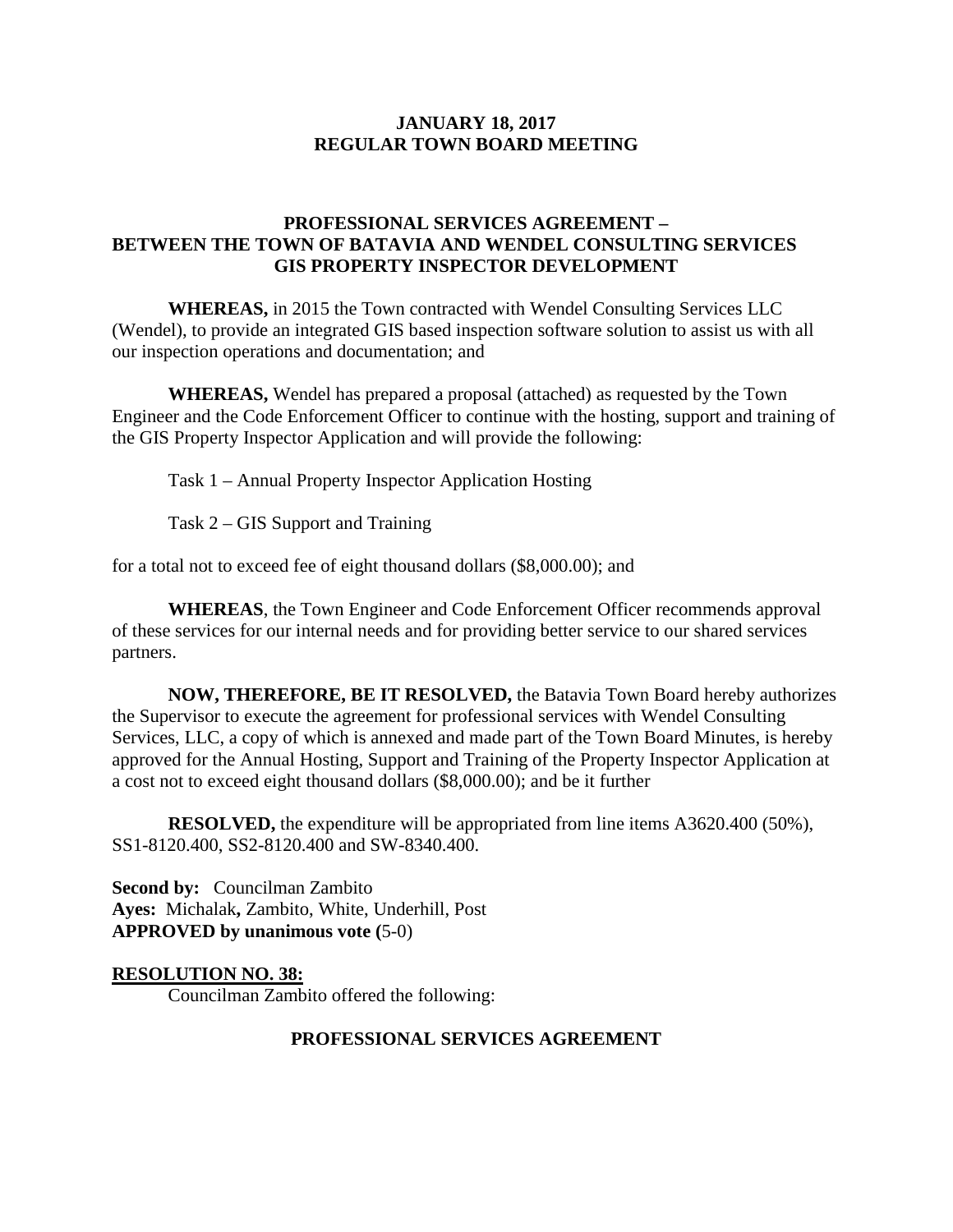#### **CLARK PATTERSON LEE FOR ENGINEERING SERVICES-KINGS PLAZA PUMP STATION IMPROVEMENTS**

**WHEREAS,** engineering services are needed for the construction of a new Kings Plaza Pump Station; and

**WHEREAS,** the Town's engineering department will complete a portion of the design, survey and construction services but will require additional engineering support, and

**WHEREAS,** the Town Engineer has requested a proposal from Clark Patterson Lee to provide the additional support services, and

**WHEREAS,** Clark Patterson Lee has prepared a proposal (attached) as requested by the Town Engineer for the following:

| <b>Task 1- Preliminary Services</b>        | \$5,500  |
|--------------------------------------------|----------|
| Task 2- Design                             | \$21,000 |
| Task 3- Bidding                            | \$2,500  |
| <b>Task 4- Construction Administration</b> | \$6,600  |
| Task 5- Resident Inspection                | \$30,720 |

for a total lump sum fee of sixty-six thousand three hundred twenty dollars (\$66,320.00); and

**WHEREAS,** the Town Engineer has reviewed and recommends acceptance of the Clark Patterson Lee proposal.

#### **NOW, THEREFORE, BE IT**

**RESOLVED,** the Batavia Town Board hereby authorizes the Supervisor to execute the Engineering Consultant Agreement with Clark Patterson Lee to complete the engineering support work for the Kings Plaza Pump Station Improvements in the amount of sixty-six thousand three hundred twenty dollars (\$66,320.00), a copy of which is annexed hereto and made a part of the minutes.

**Second by:** Councilwoman Michalak **Ayes:** Zambito, Michalak, White, Underhill, Post **APPROVED by unanimous vote (**5-0)

#### **RESOLUTION NO. 39:**

Councilwoman White offered the following: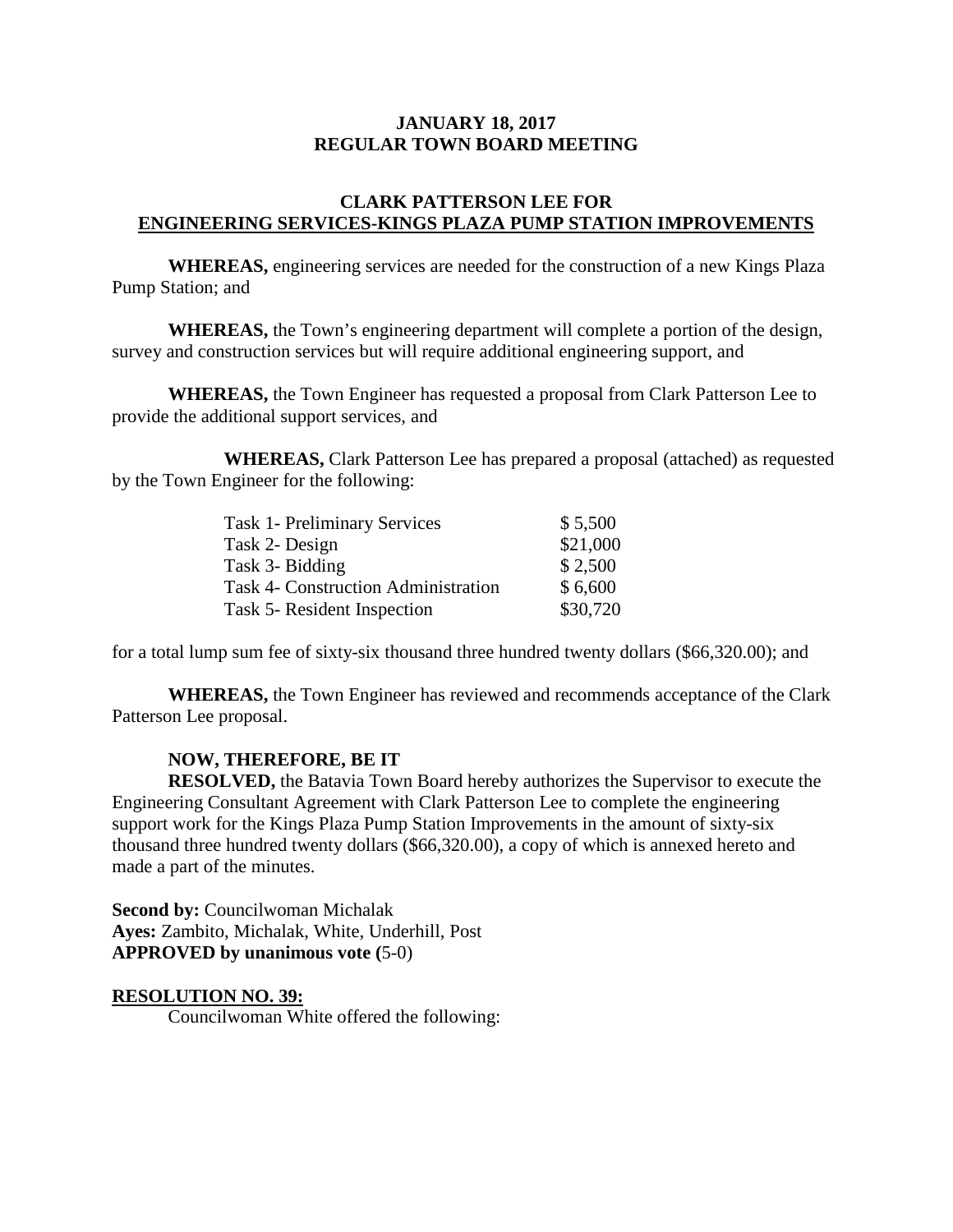# **FINAL ORDER ESTABLISHING BATAVIA SOUTHWEST WATER DISTRICT JANUARY 18, 2017**

WHEREAS, the Town Board of the Town of Batavia (herein called "Town Board" and "Town", respectively), in the County of Genesee, New York, has received a petition pursuant to Section 191 of the Town Law, for the establishment of the Batavia Southwest Water District in the Town (the "District"), which petition was signed by a number of owners within the District, and was greater than the percentage required by law; and

WHEREAS, such petition was accompanied by a map, plan and report, dated January, 2016 , prepared by Steven J. Mountain, P.E., a competent engineer duly licensed by the State of New York, for the establishment of the District; and

WHEREAS, such map, plan and report is on file at the office of the Town Clerk, and available for public inspection at said location; and

WHEREAS, said proposed improvements consist of a project to provide a safe and reliable potable water supply and fire protection in the proposed District; and

WHEREAS, the overall project will generally consist of the construction and installation of approximately 20,400 linear feet of 12-inch and 8-inch water main along various roads in the Town including, but not limited to, Brown Road, Halstead Road, Wilkinson Road, Lear Road and Upton Road, as well as other such improvements as more fully identified in (or contemplated by) such map, plan and report referred to above, together with all related right-ofway costs, site work and other ancillary work, including hydrants, valves, apparatus, and other improvements and costs incidental thereto and in connection with the financing thereof (collectively, the "Project"); and

WHEREAS, the estimated maximum amount proposed to be expended for the Project is estimated to be \$1,210,000; and

WHEREAS, pursuant to the Order duly adopted on March 16, 2016, the Town Board determined to proceed with the proposed establishment of the District and adopted an Order reciting a description of the boundaries of the District, the improvements proposed, the maximum amount proposed to be expended for the construction of the Project in connection with the establishment of the District, the proposed method of financing to be employed, the fact that a map, plan and report describing the same is on file in the Town Clerk's office and is available for public inspection and specifying April 20, 2016, at 7:00 o'clock p.m. (Prevailing Time) as the time when the Town Board would meet to consider the proposed establishment of the District and to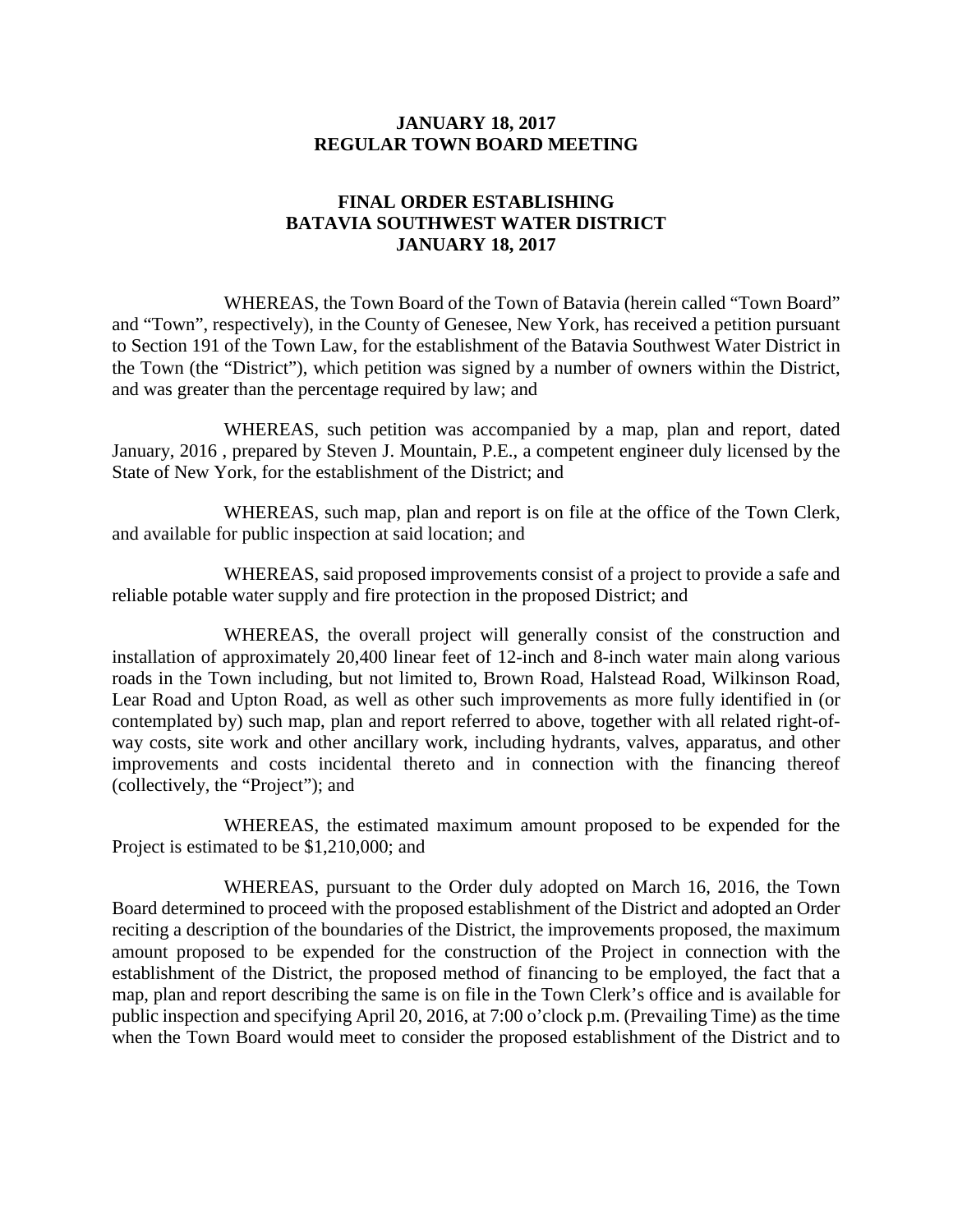hear all persons interested in the subject thereof concerning the same, and for such other action on the part of the Town Board in relation thereto, as may be required by law; and

WHEREAS, following publication and posting of certified copies of said Order pursuant to Article 12 of the Town Law and after a public hearing duly held by the Town Board at the time and place herein referred to, the Town Board, by resolution duly adopted April 20, 2016, determined that the Petition to Request the Water District was signed and acknowledged or proved or authenticated, as required by law, and was otherwise sufficient, the notice of public hearing was published and posted as required by law and was otherwise sufficient, that all the property and property owners included within the proposed District were benefited thereby, that all the property and property owners benefited were included within the limits of the proposed District, that it was in the public interest to establish the District and approved the establishment of the District and the construction of the Project in connection with the District as hereinabove described at an estimated maximum cost of \$1,210,000; and

WHEREAS, the plan of financing is for a) the application of up to approximately \$500,000 of grant funds from the United States of America, Department of Agriculture – Rural Development Agency and b) the issuance of serial bonds in an aggregate principal amount not to exceed \$710,000, said amount to be offset by the receipt of any additional federal, state, county and/or local funds received, and unless paid from other sources or charges, the costs for the establishment of the District will be by the assessment, levy and collection of special assessments from the several lots and parcels of land within the District, which the Town Board shall determine to be especially benefited by said District, so much upon and from each as shall be in just proportion to the amount of benefit which the District shall confer upon the same, to pay the principal of and interest on said bonds as the same shall become due and payable, except as provided by law; and

WHEREAS, permission of the State Comptroller was required with respect to the establishment of the District and the Town submitted an application to the Office of the State Comptroller, Department of Audit and Control, as required by Town Law; and

WHEREAS, the Office of the State Comptroller, Department of Audit and Control reviewed said application and on December 28, 2016, the State Comptroller issued an order that such application of the Town Board of the Town of Batavia for permission to establish the Batavia Southwest Water District was approved and permitted the establishment of said District in accordance with the description referred to in a resolution of April 20, 2016, at an estimated maximum cost of \$1,210,000;

#### NOW, THEREFORE, be it

ORDERED, that the establishment of the District is hereby approved and will be known as the Batavia Southwest Water District, situate wholly outside of any incorporated village or city, and is bounded and described as follows: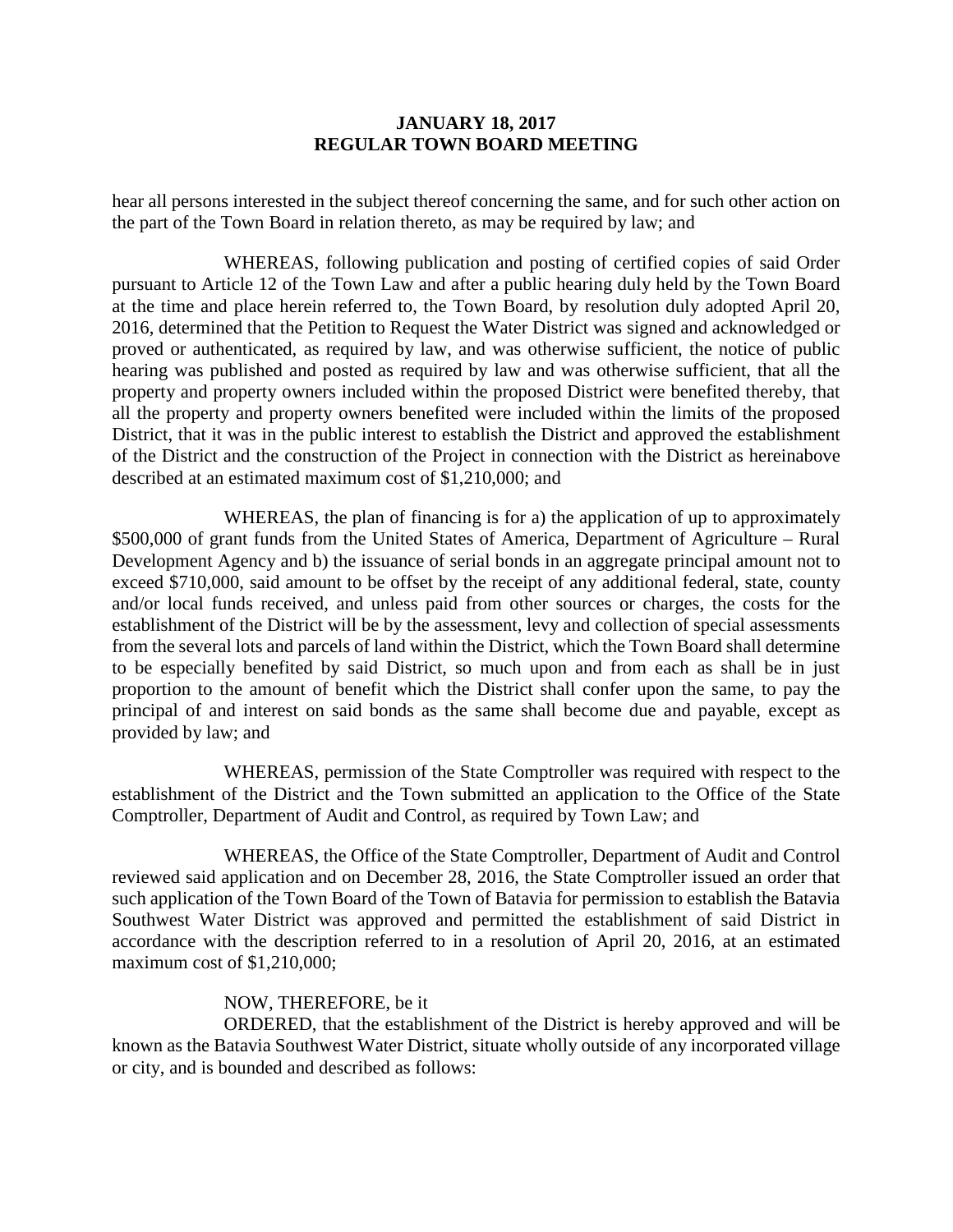# **TOWN OF BATAVIA PROPOSED BATAVIA SOUTHWEST WATER DISTRICT**

The boundary of the proposed Town of Batavia, Batavia Southwest Water District includes all that tract or parcel of land situated in the Town of Batavia, County of Genesee, State of New York, being described as follows:

Beginning at a point which is the intersection of the Batavia/Alexander Municipal Boundary and the centerline of Upton Road; thence,

- 1. Westerly, along the Batavia/Alexander Municipal Boundary, a distance of 1,032 feet, more or less, to the southwesterly corner of Tax Parcel number 16.-1-23; thence,
- 2. Northerly, along the westerly line of Tax Parcel number 16.-1-23, a distance of 693 feet, more or less, to the northwesterly corner of Tax Parcel number 16.-1-23; thence,
- 3. Westerly, along the southerly line of Tax Parcel number 16.-1-22, a distance of 405 feet, more or less, to the southwesterly corner of Tax Parcel number 16.-1-22; thence,
- 4. Northerly, along the westerly line of Tax Parcel number 16.-1-22, a distance of 2,664 feet, more or less, to the intersection of the westerly line of Tax Parcel number 16.-1-22 and a southerly line of Tax Parcel number 16.-1-19.11; thence,
- 5. Westerly, along a southerly line of Tax Parcel number 16.-1-19.11, a distance of 1,248 feet, more or less, to the intersection of the westerly line of Tax Parcel number 16.-1-20 and the southerly and easterly lines of Tax Parcel number 16.-1-19.11; thence,
- 6. Southerly, along the easterly line of Tax Parcel numbers 16.-1-19.11 and 16.-1-26, a distance of 3,092 feet, more or less, to the southeasterly corner of Tax Parcel number 16.- 1-26; thence,
- 7. Westerly, along the Batavia/Alexander Municipal Boundary, a distance of 5,245 feet, more or less, to a southwesterly corner of the Batavia Municipal Boundary; thence,
- 8. Northerly, along the Batavia/Darien Municipal Boundary and the Batavia/Pembroke Municipal Boundary, a distance of 2,090 feet, more or less, to the southwesterly corner of Tax Parcel number 16.-1-30.1; thence,
- 9. Easterly, along the southerly line of Tax Parcel number 16.-1-30.1, a distance of 1,246 feet, more or less, to the northeasterly corner of Tax Parcel number 16.-1-1.111; thence,
- 10. Northerly, through the lands of Tax Parcel number 16.-1-30.1, a distance of 106 feet, more or less, to the southwesterly corner of Tax Parcel number 16.-1-13; thence,
- 11. Easterly, following the existing Wilkinson Road Water District along the northerly line of Tax Parcel number 16.-1-30.1, across Wilkinson Road (49.5 feet wide right-of-way), and along a northerly line of Tax Parcel number 16.-1-19.11, a distance of 2,114 feet, more or less, to the southeasterly corner of Tax Parcel number 16.-1-16; thence,
- 12. Northerly, following the existing Wilkinson Road Water District along a westerly line of Tax Parcel number 16.-1-19.11, across Lear Road (49.5 feet wide right-of-way), and along a westerly line of Tax Parcel number 14.-1-41, a distance of 1,752 feet, more or less, to a northwesterly corner of Tax Parcel number 14.-1-41; thence,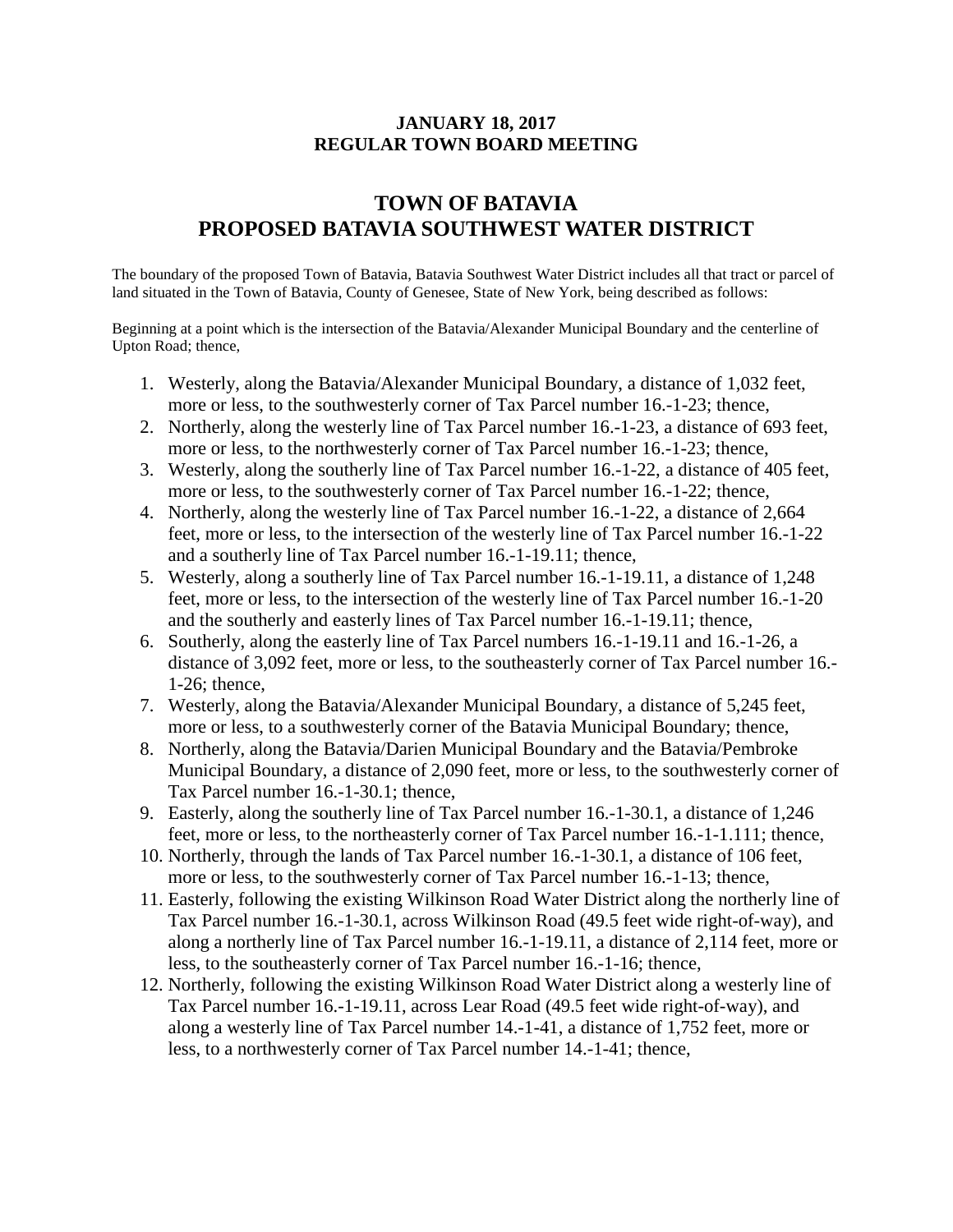- 13. Easterly, following the existing Wilkinson Road Water District along the southerly line of Tax Parcel number 14.-1-44, a distance of 16 feet, more or less, to the southeasterly corner of Tax Parcel number 14.-1-44; thence,
- 14. Northerly, following the existing Wilkinson Road Water District along a westerly line of Tax Parcel number 14.-1-41, a distance of 450 feet, more or less, to the northeasterly corner of Tax Parcel number 14.-1-44; thence,
- 15. Easterly, following the existing Wilkinson Road Water District along the southerly line of Tax Parcel number 14.-1-45, a distance of 8 feet, more or less, to the southeasterly corner of Tax Parcel number 14.-1-45; thence,
- 16. Northerly, following the existing Wilkinson Road Water District along a westerly line of Tax Parcel number 14.-1-44, a distance of 494 feet, more or less, to a northwesterly corner of Tax Parcel number 14.-1-41; thence,
- 17. Easterly, following the existing Wilkinson Road Water District along a northerly line of Tax Parcel number 14.-1-41, a distance of 651 feet, more or less, to the southeasterly corner of Tax Parcel number 14.-1-47; thence,
- 18. Northerly, following the existing Wilkinson Road Water District along the easterly line of Tax Parcel number 14.-1-47, a distance of 29 feet, more or less, to a northwesterly corner of Tax Parcel number 14.-1-41; thence,
- 19. Easterly, along a northerly line of Tax Parcel numbers 14.-1-41 and 14.-1-37.111, a distance of 2,042 feet, more or less, to a southeasterly corner of Tax Parcel number 14.-1- 21; thence,
- 20. Northerly, along a westerly line of Tax Parcel number 14.-1-37.111, a distance of 719 feet, more or less, to a northwesterly corner of Tax Parcel number 14.-1-37.111; thence,
- 21. Easterly, along a northerly line of Tax Parcel number 14.-1-37.111, a distance of 1,022 feet, more or less, to the southeasterly corner of Tax Parcel number 14.-1-72; thence,
- 22. Northerly, along the westerly line of Tax Parcel numbers 14.-1-35.11, a distance of 1,205 feet, more or less, to the northwesterly corner of Tax Parcel number 14.-1-35.11; thence,
- 23. Easterly, along the northerly line of Tax Parcel number 14.-1-35.11, across Upton Road (49.5 feet wide right-of-way), and continuing along a northerly line of Tax Parcel number 14.-1-58 a distance of 2,399 feet, more or less, to a northeasterly corner of Tax Parcel number 14.-1-58; thence,
- 24. Southerly, along an easterly line of Tax Parcel number 14.-1-58, a distance of 1,249 feet, more or less, to a southwesterly corner of Tax Parcel number 14.-1-25.1; thence,
- 25. Easterly, along a northerly line of Tax Parcel number 14.-1-58, a distance of 387 feet, more or less, to a northeasterly corner of Tax Parcel number 14.-1-58; thence,
- 26. Southerly, along an easterly line of Tax Parcel number 14.-1-58, a distance of 926 feet, more or less, to the southeasterly corner of Tax Parcel number 14.-1-58; thence,
- 27. Westerly, following the existing Rose Road Water District along the southerly line of Tax Parcel number 14.-1-58, a distance of 48 feet, more or less, to the northeasterly corner of Tax Parcel number 14.-1-34; thence,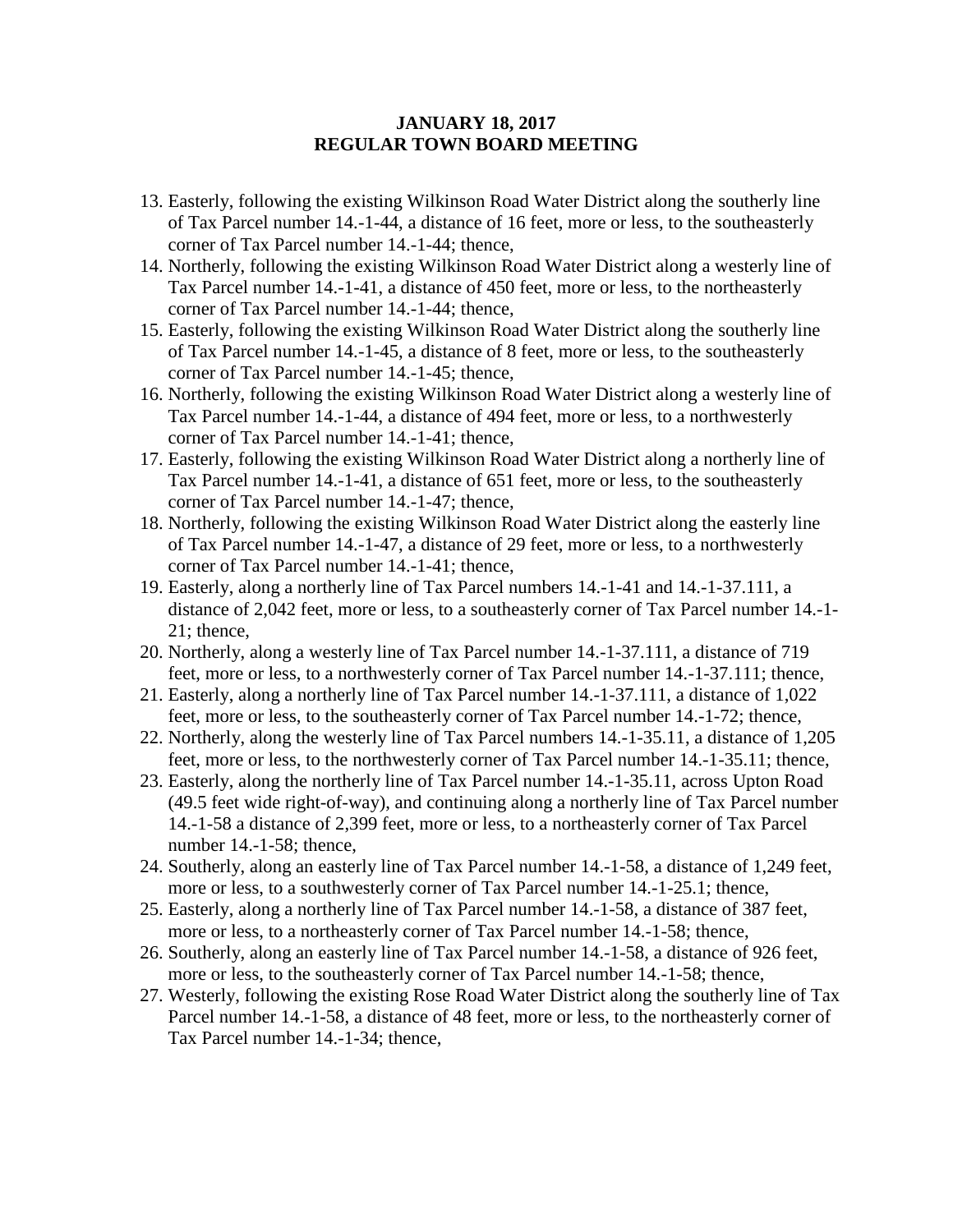- 28. Southerly, following the existing Rose Road Water District along the easterly line of Tax Parcel number 14.-1-34, across Rose Road (66 feet wide right-of-way), and continuing along the easterly line of Tax Parcel number 17.-1-1, a distance of 2,027 feet, more or less, to the southwesterly corner of Tax Parcel number 17.-1-3; thence,
- 29. Easterly, following the existing Rose Road Water District along the northerly line of Tax Parcel number 17.-1-34.121, a distance of 1,547 feet, more or less, to the northeasterly corner of Tax Parcel number 17.-1-34.121; thence,
- 30. Southerly, following the existing Rose Road Water District along the easterly line of Tax Parcel number 17.-1-34.121, a distance of 115 feet, more or less, to the southeasterly corner of Tax Parcel number 17.-1-34.121; thence,
- 31. Westerly, following the existing Rose Road Water District along the southerly line of Tax Parcel number 17.-1-34.121, a distance of 18 feet, more or less, to a northeasterly corner of Tax Parcel number 17.-1-33.12; thence,
- 32. Southerly, following the existing Rose Road Water District along an easterly line of Tax Parcel number 17.-1-33.12, a distance of 219 feet, more or less, to a southwesterly corner of Tax Parcel number 17.-1-3; thence,
- 33. Easterly, following the existing Rose Road Water District along a northerly line of Tax Parcel number 17.-1-33.12, a distance of 167 feet, more or less, to a northeasterly corner of Tax Parcel number 17.-1-33.12; thence,
- 34. Southerly, following the existing Rose Road Water District along an easterly line of Tax Parcel number 17.-1-33.12, a distance of 653 feet, more or less, to a southwesterly corner of Tax Parcel number 17.-1-3; thence,
- 35. Easterly, following the existing Rose Road Water District along a northerly line of Tax Parcel number 17.-1-33.12, a distance of 241 feet, more or less, to a northeasterly corner of Tax Parcel number 17.-1-33.12; thence,
- 36. Southerly, following the existing Rose Road Water District along an easterly line of Tax Parcel number 17.-1-33.12, a distance of 640 feet, more or less, to the southeasterly corner of Tax Parcel number 17.-1-33.12; thence,
- 37. Easterly, following the existing Rose Road Water District along a northerly line of Tax Parcel number 17.-1-28.12, a distance of 155 feet, more or less, to the northeasterly corner of Tax Parcel number 17.-1-28.12; thence,
- 38. Southerly, along an easterly line of Tax Parcel number 17.-1-28.12, a distance of 1,320 feet, more or less, to a southeasterly corner of Tax Parcel number 17.-1-28.12; thence,
- 39. Westerly, along a southerly line of Tax Parcel number 17.-1-28.12, a distance of 330 feet, more or less, to a northwesterly corner of Tax Parcel number 17.-1-26; thence,
- 40. Southerly, along an easterly line of Tax Parcel number 17.-1-28.12, a distance of 1,338 feet, more or less, to a southeasterly corner of Tax Parcel number 17.-1-28.12; thence,
- 41. Westerly, along the Batavia/Alexander Municipal Boundary, a distance of 2,871 feet, more or less, to the point of beginning.

All as shown on the maps prepared by the Town of Batavia entitled, "Batavia Southwest Water District – Water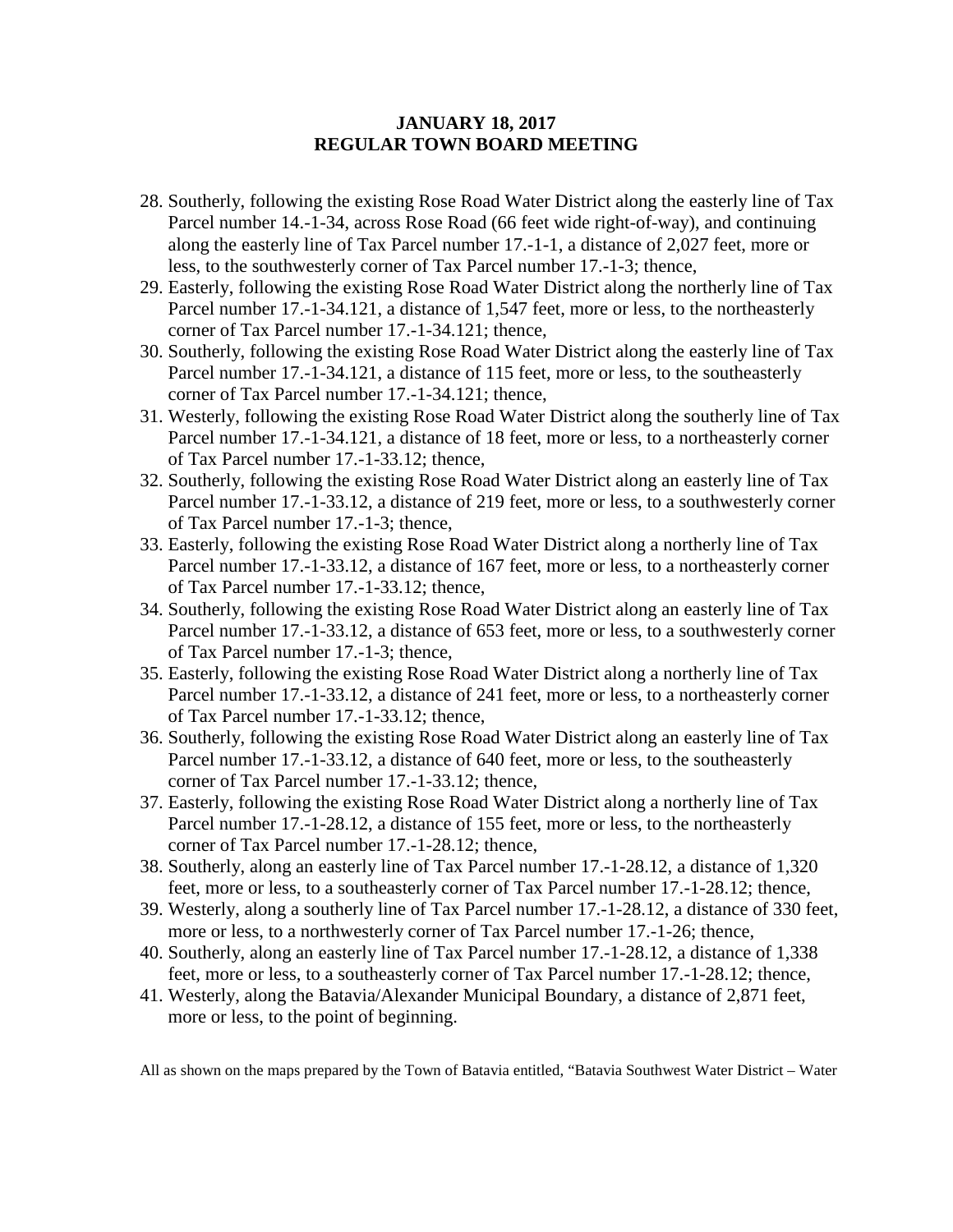System Improvements," dated 12/2015. The Town of Batavia, Batavia Southwest Water District, as described above, contains approximately 1,176.0 acres of land.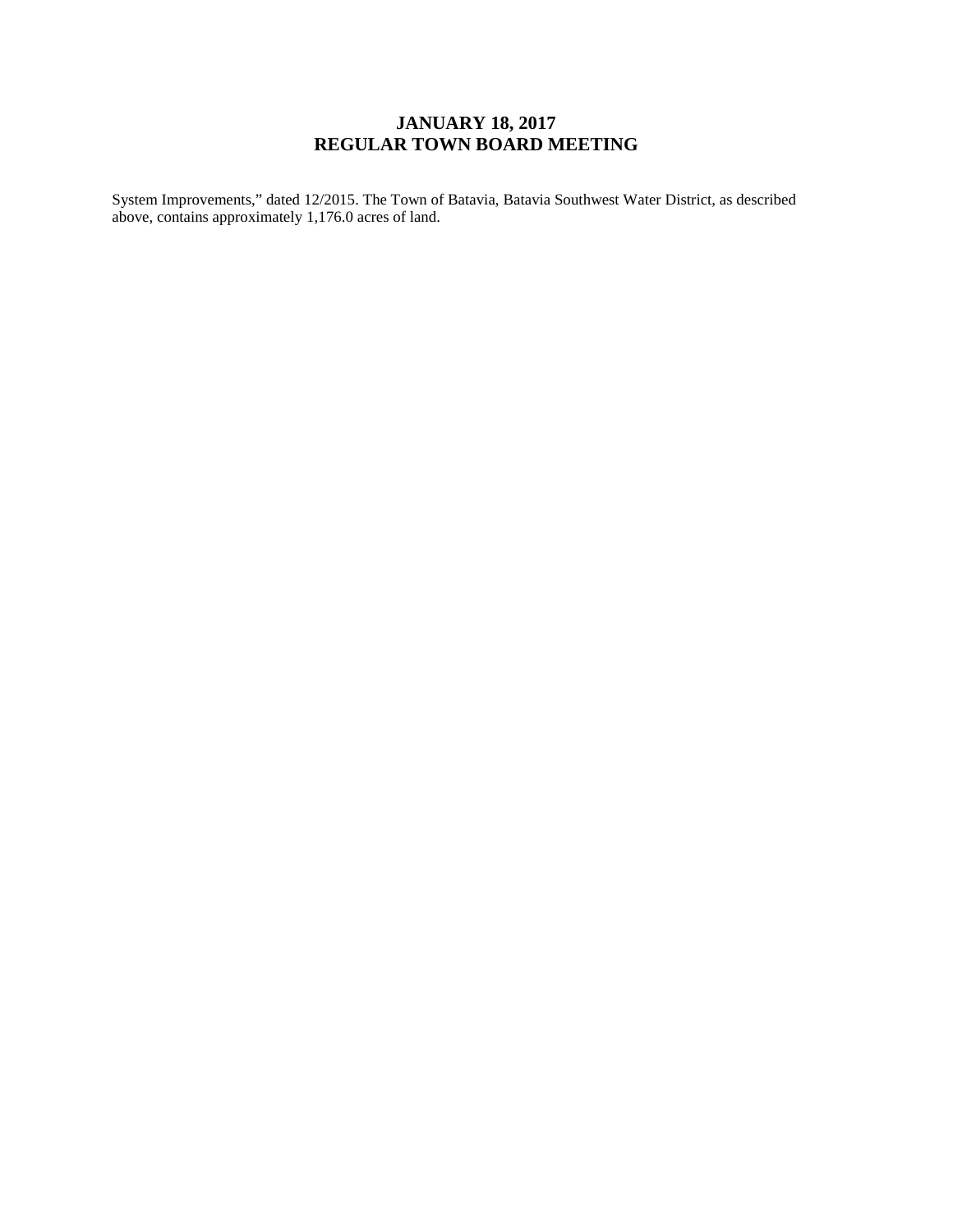and be it further:

ORDERED, that the District hereinabove referred to shall be constructed as set forth in the Order Calling the Public Hearing and the resolution establishing the District, at an estimated maximum cost of \$1,210,000, and the plan of financing is by a) the application of up to approximately \$500,000 of grant funds from the United States of America, Department of Agriculture – Rural Development Agency and b) the issuance of serial bonds in an aggregate principal amount not to exceed \$710,000, said amount to be offset by the receipt of any additional federal, state, county and/or local funds received, and unless paid from other sources or charges, the costs for the establishment of the District will be by the assessment, levy and collection of special assessments from the several lots and parcels of land within the District, which the Town Board shall determine to be especially benefited by said District, so much upon and from each as shall be in just proportion to the amount of benefit which the District shall confer upon the same, to pay the principal of and interest on said bonds as the same shall become due and payable, except as provided by law; and be it further

ORDERED, that within ten days after adoption of this Order, the Town Clerk shall record with the Clerk of the County of Genesee and file with the Department of Audit and Control in Albany, New York copies of this Order, certified by the Town Clerk

Dated: January 18, 2017 TOWN BOARD OF THE

TOWN OF BATAVIA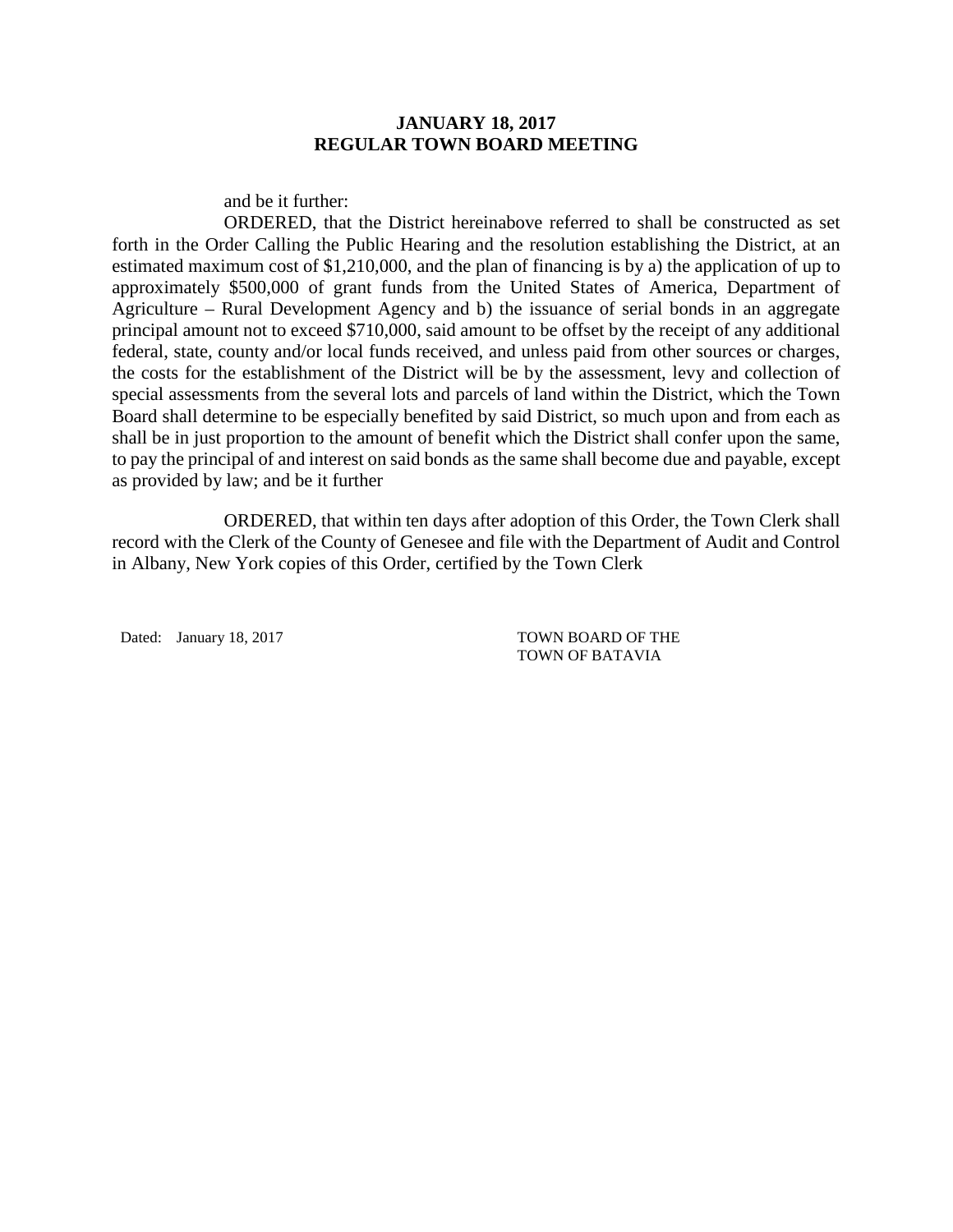**The question of the adoption of the foregoing order was duly put to vote on a roll call, which resulted as follows:**

**AYES:** Councilwoman White Councilwoman Michalak Councilman Zambito Deputy Supervisor Underhill Supervisor Post

**NOES:**

**ABSENT:**

**The foregoing order was thereupon declared duly adopted.**

**Second by**: Councilwoman Michalak **Ayes:** White, Michalak, Zambito, Underhill, Post **APPROVED by unanimous vote** (5-0)

#### **RESOLUTION NO. 40:**

Deputy Supervisor Underhill offered the following:

**A BOND RESOLUTION, DATED JANUARY 18, 2017, OF THE TOWN BOARD OF THE TOWN OF BATAVIA, GENESEE COUNTY, NEW YORK (THE "TOWN"), AUTHORIZING A CAPITAL IMPROVEMENTS PROJECT WITHIN THE BATAVIA SOUTHWEST WATER DISTRICT IN THE TOWN AND THE CONSTRUCTION OF IMPROVEMENTS THEREIN, AT AN ESTIMATED MAXIMUM COST OF \$1,210,000 AND AUTHORIZING A) THE APPLICATION OF UP TO APPROXIMATELY \$500,000 IN GRANT FUNDS FROM THE USDA – RURAL DEVELOPMENT AND B) THE ISSUANCE OF SERIAL BONDS IN AN AGGREGATE PRINCIPAL AMOUNT NOT TO EXCEED \$710,000, OFFSET BY ANY FEDERAL, STATE, COUNTY AND/OR LOCAL FUNDS RECEIVED BY THE TOWN, PURSUANT TO THE LOCAL FINANCE LAW TO FINANCE SAID PURPOSE AND DELEGATING THE POWER TO ISSUE BOND ANTICIPATION NOTES IN ANTICIPATION OF THE SALE OF SUCH BONDS TO THE TOWN SUPERVISOR.**

WHEREAS, the Town Board of the Town of Batavia, Genesee County, New York (the "Town"), pursuant to Article 12 of the Town Law, created a water district designated and known as the Batavia Southwest Water District (the "District"); and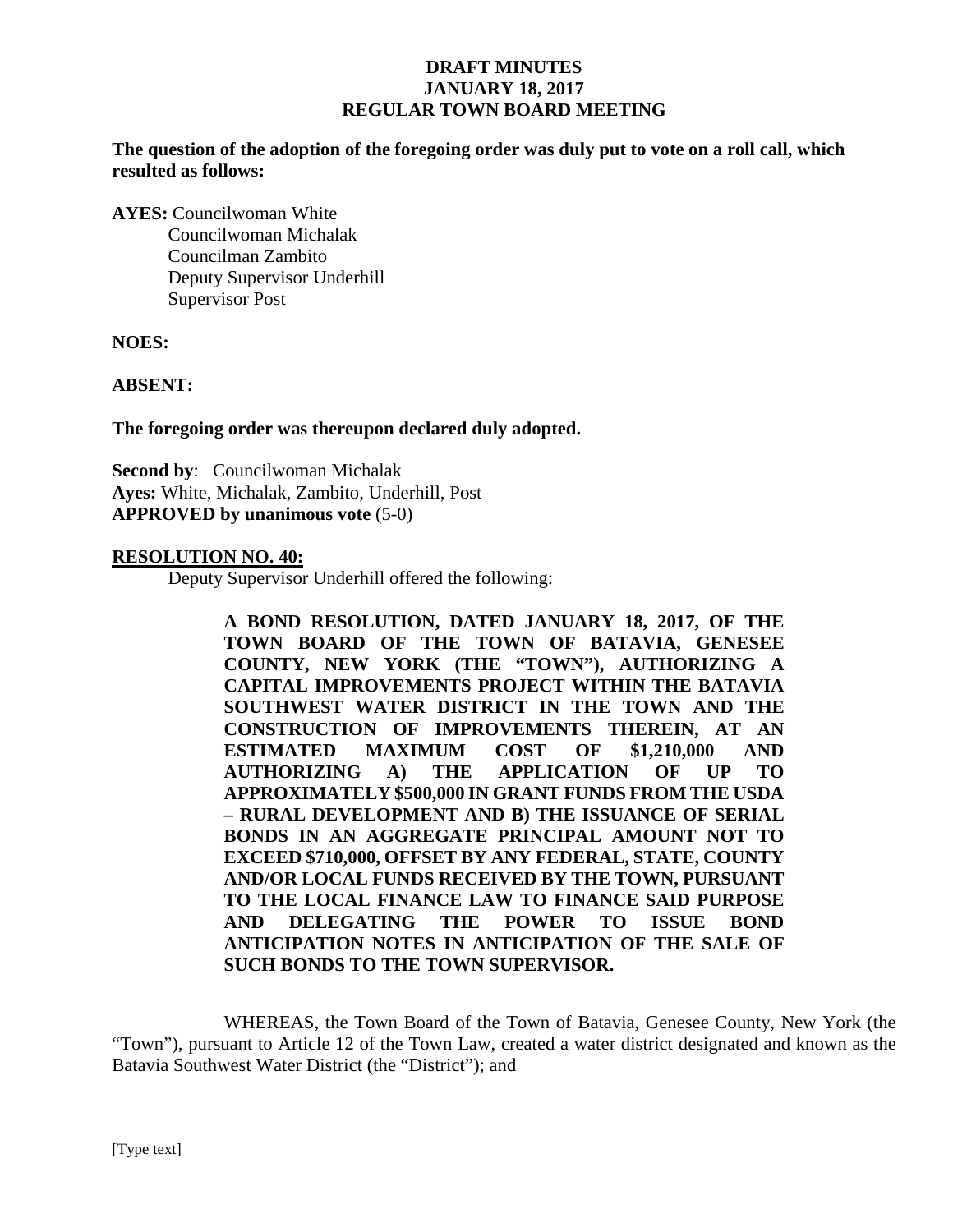WHEREAS, the Town Board desires to undertake a water system capital improvements project (the "Project") generally consisting of the construction of the infrastructure for the District; and

WHEREAS, the Town received a Preliminary Funding Estimate for a grant in the amount of \$500,000 from the United States Department of Agriculture – Rural Development Agency for the Project; and

WHEREAS, by Resolutions the Town Board took the following actions with respect to the Project: (a) prepared maps, plans and reports and identified the boundaries for the District and the Project, (b) held public hearings with respect to the Project, (c) determined that the Project would not have a significant effect on the environment under Article 8 of the Environmental Conservation Law, (d) determined that the requirements of Article 12 of the Town Law had been satisfied with respect to the Project and further determined to undertake the Project and (e) received permission to establish the District from the New York State Comptroller; and

WHEREAS, the Town Board desires to issue obligations of the Town to finance the costs of the Project;

#### NOW, THEREFORE, be it

RESOLVED, by the Town Board (by the favorable vote of not less than two-thirds of all the members of the Board) as follows:

SECTION 1: The Town is hereby authorized to undertake a certain capital improvements project generally consisting of the construction and installation of approximately 20,400 linear feet of 12-inch and 8-inch water main along various roads in the Town including, but not limited to, Brown Road, Halstead Road, Wilkinson Road, Lear Road and Upton Road, as well as other such improvements as more fully identified in (or contemplated by) such map, plan and report prepared in connection with such Project, together with all related right-of-way costs, site work and other ancillary work, including hydrants, valves, apparatus, and other improvements and costs incidental thereto and in connection with the financing thereof (collectively, the "Purpose"). The estimated maximum cost of said purpose is \$1,210,000.

SECTION 2: The Town Board plans to finance the estimated maximum cost of said purpose by a) the application of up to approximately \$500,000 of grand funds from the United States of America, Department of Agriculture – Rural Development Agency and b) the issuance of serial bonds in an aggregate principal amount not to exceed \$710,000, said amount to be offset by the receipt of any additional federal, state, county and/or local funds received, and unless paid from other sources or charges, the costs for the establishment of the District will be by the assessment, levy and collection of special assessments from the several lots and parcels of land within the District, which the Town Board shall determine to be especially benefited by said District, so much upon and from each as shall be in just proportion to the amount of benefit which the District shall confer upon the same, to pay the principal of and interest on said bonds as the same shall become due and payable, except as provided by law; and

SECTION 3: It is hereby determined that said purpose is an object or purpose described in subdivision 1 of paragraph (a) of Section 11.00 of the Local Finance Law, and that the period of probable usefulness of said purpose is 40 years.

SECTION 4: Current funds are not required to be provided prior to the issuance of the bonds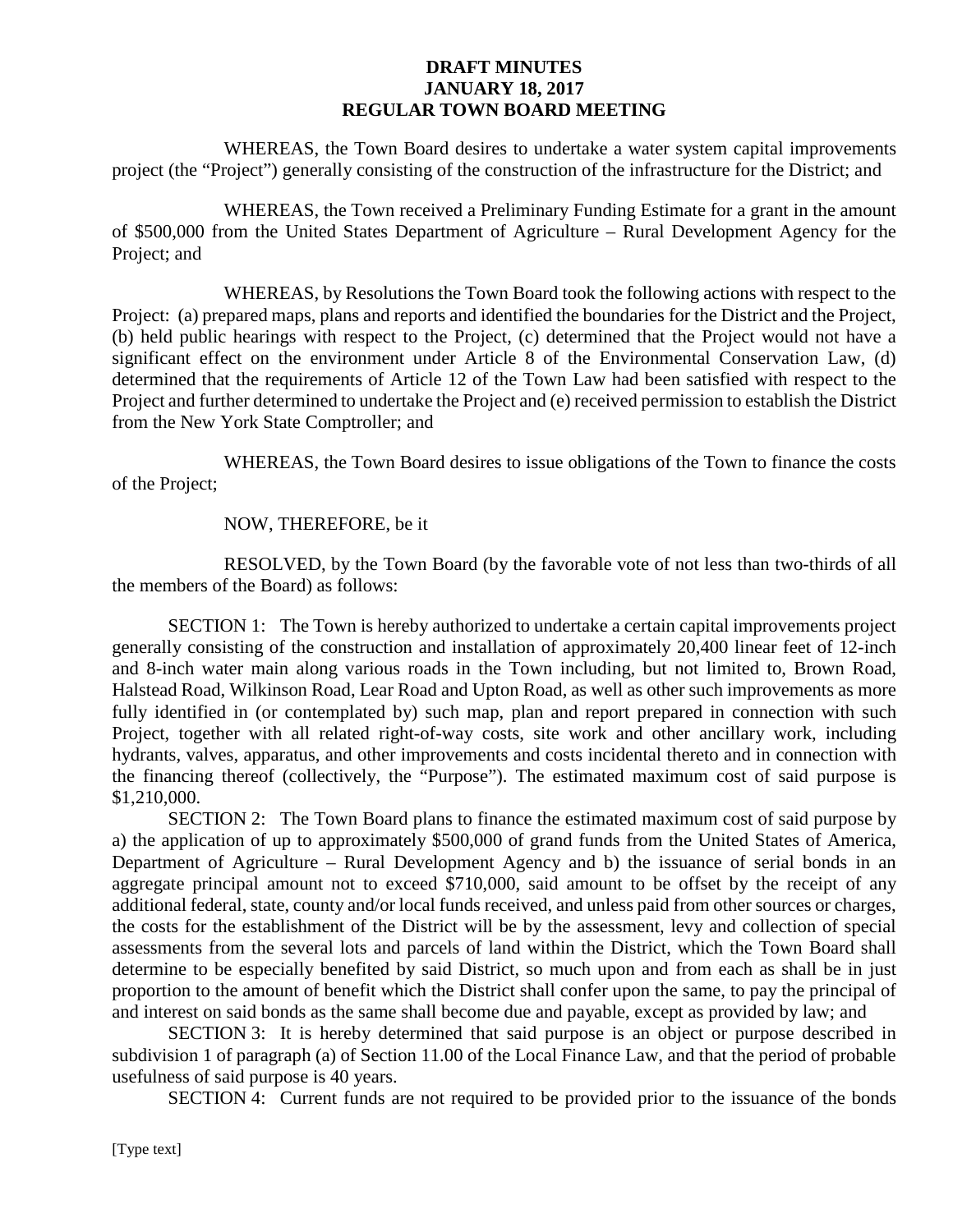authorized by this resolution or any notes issued in anticipation of the sale of said bonds.

SECTION 5: It is hereby determined the proposed maturity of the obligations authorized by this resolution will be in excess of five years.

SECTION 6: The faith and credit of the Town are hereby irrevocably pledged for the payment of the principal of and interest on such bonds (and any bond anticipation notes issued in anticipation of the sale of such bonds) as the same respectively become due and payable. An annual appropriation shall be made in each year sufficient to pay the principal of and interest on such bonds or notes becoming due and payable in such year. Unless paid from other sources or charges, the costs of said establishment of the District shall be paid by the assessment, levy and collection of special assessments from the several lots and parcels of land within the District which the Town Board shall determine and specify to be especially benefited thereby, so much upon and from each as shall be in just proportion to the amount of benefit conferred upon the same, to pay the principal of and interest on such bonds or notes as the same shall become due and payable, except as provided by law. Should the assessments upon benefited real property be insufficient to pay the principal of and interest on such bonds, there shall annually be levied on all the taxable real property of said Town a tax sufficient to pay the principal of and interest on such bonds or notes as the same become due and payable.

SECTION 7: Subject to the provisions of this resolution and of the Local Finance Law, pursuant to the provisions of Section 30.00 relative to the authorization of the issuance of bond anticipation notes or the renewals of said notes and of Section 21.00, Section 50.00, Sections 56.00 to 60.00, Section 62.00 and Section 63.00 of the Local Finance Law, the powers and duties of the Town Board pertaining or incidental to the sale and issuance of the obligations herein authorized, including but not limited to authorizing bond anticipation notes and prescribing the terms, form and contents and as to the sale and issuance of the bonds herein authorized and of any bond anticipation notes issued in anticipation of said bonds, and the renewals of said notes, are hereby delegated to the Town Supervisor, the chief fiscal officer of the Town. Without in any way limiting the scope of the foregoing delegation of powers, the Town Supervisor, to the extent permitted by Section 58.00(f) of the Local Finance Law, is specifically authorized to accept bids submitted in electronic format for any bonds or notes of the Town.

SECTION 8: The temporary use of available funds of the Town, not immediately required for the purpose or purposes for which the same were borrowed, raised or otherwise created, is hereby authorized pursuant to Section 165.10 of the Local Finance Law, for the purpose or purposes described in Section 1 of this resolution. The Town then reasonably expects to reimburse any such expenditures (to the extent made after the date hereof or within 60 days prior to the earlier of (a) the date hereof or (b) the date of any earlier expression by the Town of its intent to reimburse such expenditures) with the proceeds of the bonds authorized by Section 2 of this resolution (or with the proceeds of any bond anticipation notes issued in anticipation of the sale of such bonds). This resolution shall constitute the declaration (or reaffirmation) of the Town's "official intent" to reimburse the expenditures authorized by Section 2 hereof with such bond or note proceeds, as required by United States Treasury Regulations Section 1.150-2.

SECTION 9: The Town Supervisor is further authorized to take such actions and execute such documents as may be necessary to ensure the continued status of the interest on the bonds authorized by this resolution, and any notes issued in anticipation thereof, as excludable from gross income for federal income tax purposes pursuant to Section 103 of the Internal Revenue Code of 1986, as amended (the "Code") and may designate the bonds authorized by this resolution, and any notes issued in anticipation thereof, as "qualified tax-exempt bonds" in accordance with Section 265(b)(3) of the Code.

SECTION 10: The Town Supervisor is further authorized to enter into a continuing disclosure agreement with the initial purchaser of the bonds or notes authorized by this resolution, containing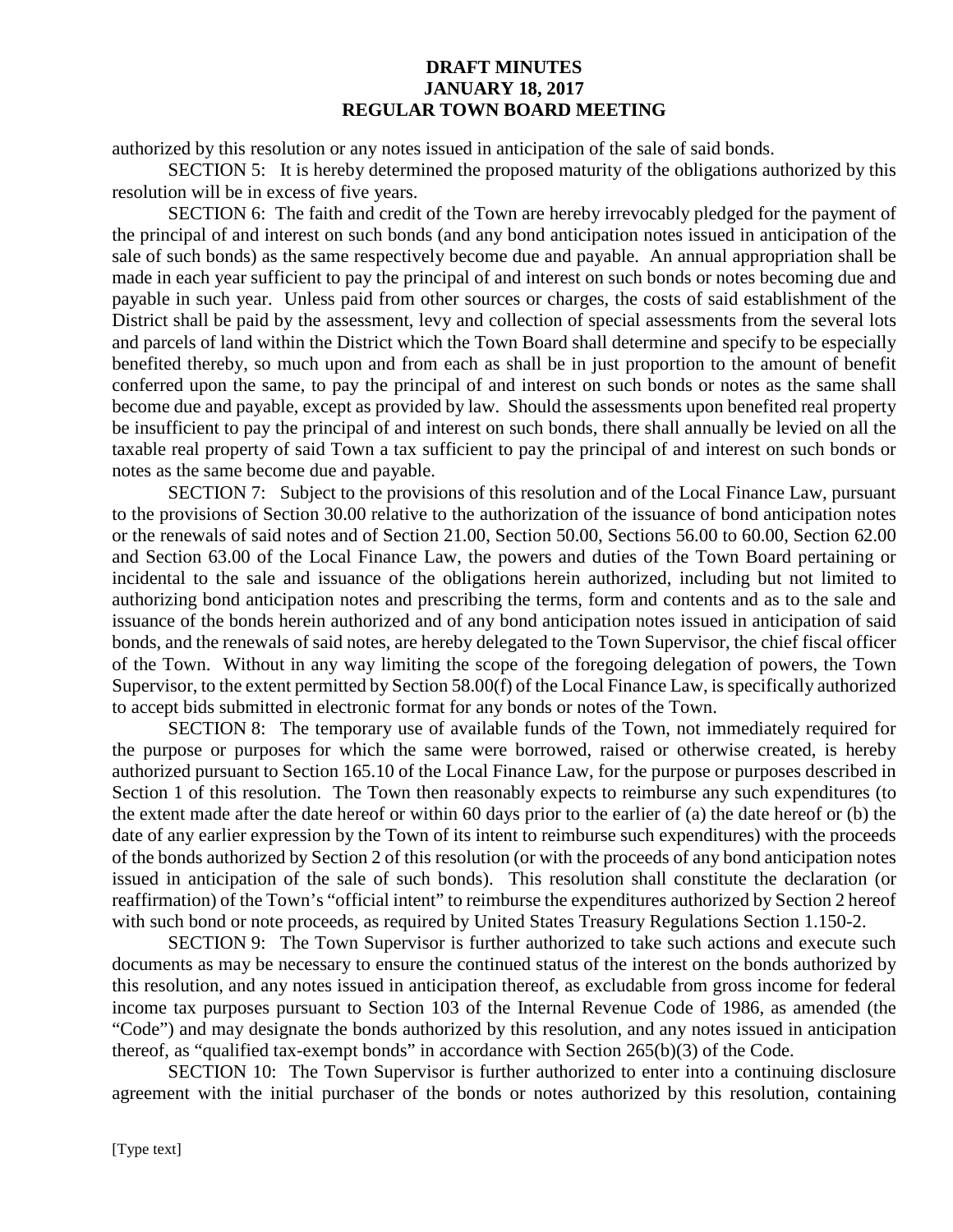provisions which are satisfactory to such purchaser in compliance with the provisions of Rule 15c2-12, promulgated by the Securities and Exchange Commission pursuant to the Securities Exchange Act of 1934.

SECTION 11: The Town has complied with applicable federal, state and local laws and regulations regarding environmental matters, including compliance with the New York State Environmental Quality Review Act ("SEQRA"), comprising Article 8 of the Environmental Conservation Law and, in connection therewith, duly issued a negative declaration and/or other applicable documentation, and therefore, no further action under the State Environmental Quality Review Act is necessary.

SECTION 12: In the absence or unavailability of the Town Supervisor, the Deputy Town Supervisor is hereby specifically authorized to exercise the powers delegated to the Town Supervisor in this resolution.

SECTION 13: The validity of said serial bonds or of any bond anticipation notes issued in anticipation of the sale of said serial bonds may be contested only if:

(1) (a) such obligations are authorized for an object or purpose for which the Town is not authorized to expend money, or

(b) the provisions of law which should be complied with at the date of publication of this resolution are not substantially complied with, and

an action, suit or proceeding contesting such validity is commenced within 20 days after the date of such publication; or

(2) such obligations are authorized in violation of the provisions of the Constitution of New York.

SECTION 14: The Town Clerk is hereby authorized and directed to publish this resolution, or a summary thereof, together with a notice in substantially the form provided by Section 81.00 of said Local Finance Law, in a newspaper having a general circulation in the Town and hereby designated as the official newspaper of the Town for such publication.

SECTION 15: This resolution is effective immediately.

The question of the adoption of the foregoing resolution was duly put to vote on a roll call, which resulted as follows:

**AYES:** Deputy Supervisor Underhill Councilwoman Michalak Councilman Zambito Councilwoman White Supervisor Post

#### **NOES:**

[Type text]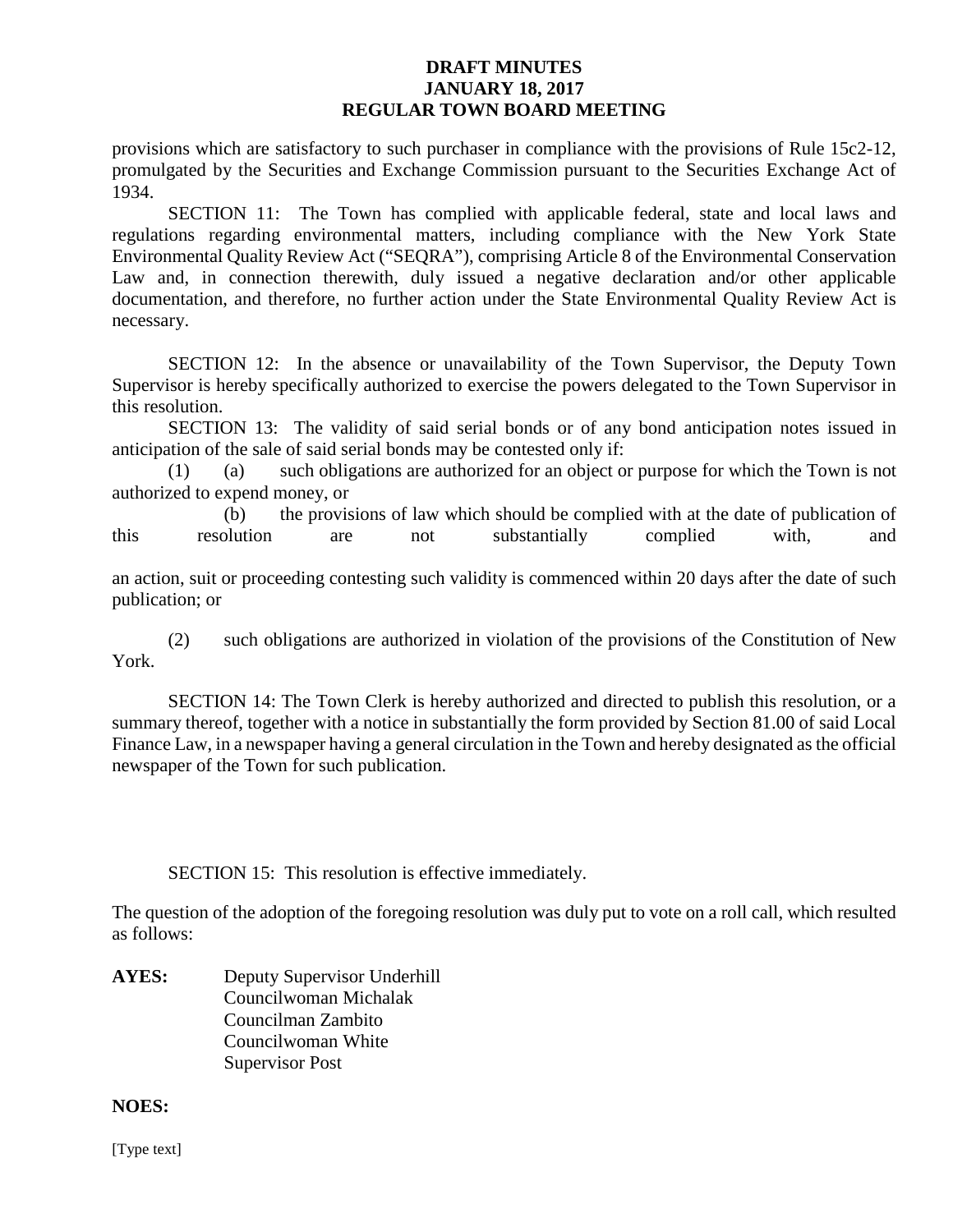#### **ABSENT:**

#### **The foregoing resolution was there upon declared duly adopted.**

**Second by: Councilwoman Michalak Ayes:** Underhill, Michalak, Zambito, White, Post **APPROVED by unanimous vote** (5-0)

#### **RESOLUTION NO. 41:**

Supervisor Post offered the following:

#### **PURCHASE USED PLATE TAMPER FOR HIGHWAY AND WATER/WASTEWATER DEPARTMENTS**

**WHEREAS,** the Town Highway and Water /Wastewater Departments have been renting or borrowing a Plate Tamper to install water and drainage pipes for several years; and

**WHEREAS,** the Town of Stafford would like to sell their used 2012 Magnum RHP 20V Plate Tamper which the Town of Batavia has borrowed for several years; and

**WHEREAS,** the Town of Batavia Highway Superintendent recommends purchasing the Town of Stafford's 2012 Magnum RHP 20V Plate Tamper for \$5,500 which is the fair market value of the machine.

#### **NOW, THEREFORE, BE IT**

**RESOLVED,** the Batavia Town Board hereby authorizes the purchase of a used 2012 Magnum RHP 20V Plate Tamper from the Town of Stafford at a cost of \$5,500; and be it

**FURTHER RESOLVED,** the expenditure will be appropriated from line items DA5130.200 (50%), SS1-8120.200 (10%), SS2-8120.200 (10%), SW-8340.200 (30%)

**Second by: Councilwoman White Ayes:** Post, White, Underhill, Michalak, Zambito **APPROVED by unanimous vote** (5-0)

#### **RESOLUTION NO. 42:**

Councilwoman Michalak offered the following:

#### **PURCHASE NEW FORD PICKUP TRUCK FOR HIGHWAY DEPARTMENT**

**WHEREAS,** the 2017 Town Budget reflects appropriations to purchase a new pickup truck for the Highway Department; and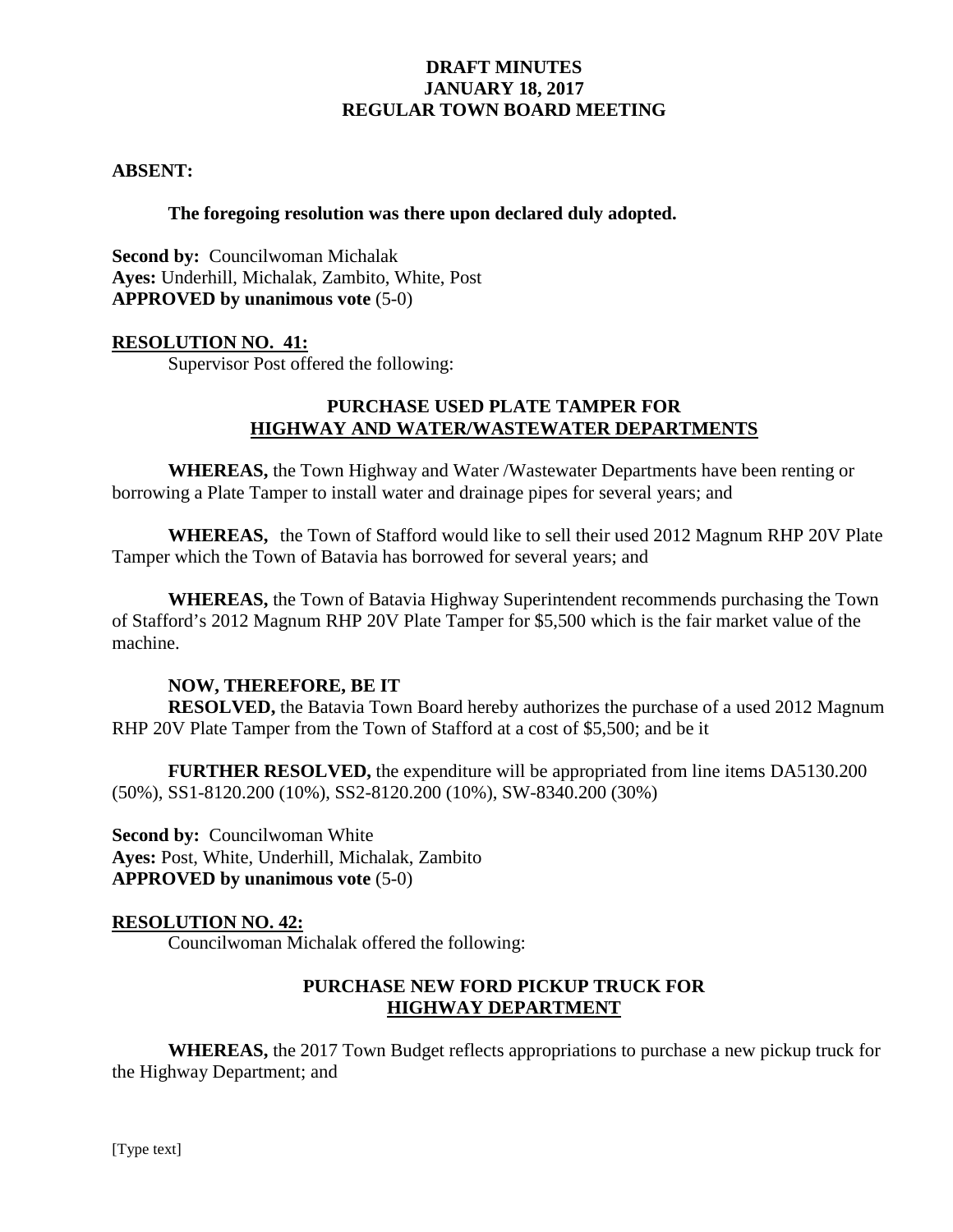**WHEREAS,** the Highway Superintendent recommends purchasing a 2017 Ford F250 4x4 extended cab pickup truck from Van Bortel Ford on the Chautauqua County Bid Group V- Item #3 at a price of \$29,390.88; and

#### **WHEREAS,** the current 2015 Ford F250 Pickup Truck

(VIN 1FT7X2B66FEC99187) will no longer be needed for highway purposes and will be sold at auction after the new truck is received.

#### **NOW, THEREFORE, BE IT**

**RESOLVED,** the Batavia Town Board hereby authorizes the purchase of a new 2017 Ford F250 4x4 extended cab pickup truck from Van Bortel Ford on the Chautauqua County Bid Group V- Item #3 at a price of \$29,390.88 and sell the 2015 Ford F250 Pickup Truck (VIN 1FT7X2B66FEC99187) at auction, and be it

**FURTHER RESOLVED,** the expenditure will be appropriated from line item DA 5130.200.

**Second by:** Councilman Zambito **Ayes:** Michalak, Zambito, White, Underhill, Post **APPROVED by unanimous vote** (5-0)

#### **RESOLUTION NO. 43:**

Councilman Zambito offered the following:

# **TOWN OF BATAVIA SEQR - LEAD AGENCY RESOLUTION KINGS PLAZA PUMP STATION IMPROVEMENTS**

"**RESOLVED**, that in accordance with the New York State Environmental Quality Review (SEQR) regulations, the Town Board of the Town of Batavia hereby announces its intent to serve as Lead Agency to conduct an environmental review of the Kings Plaza Pump Station Improvements. In accord with the likelihood that the Town Board will serve as Lead Agent, the Board has prepared an Environmental Assessment of the significance of and potential environmental impact of the proposed project, as described below.

The project includes the replacement of the pumps, piping, valves, electrical components, generator, and controls. In addition a new parshall flume and new magnetic flow meter will be installed on the discharge piping. Building deficiencies that will be addressed include the roof and door replacements. In addition, the current forcemain from the pump station will be replaced.

**FURTHER RESOLVED**, the Town Board has determined that, the proposed action is an Unlisted action as defined under SEQR; and, be it

**FURTHER RESOLVED**, that The Town Board hereby accepts the long form Environmental Assessment part 1 that has been prepared for this project, and be it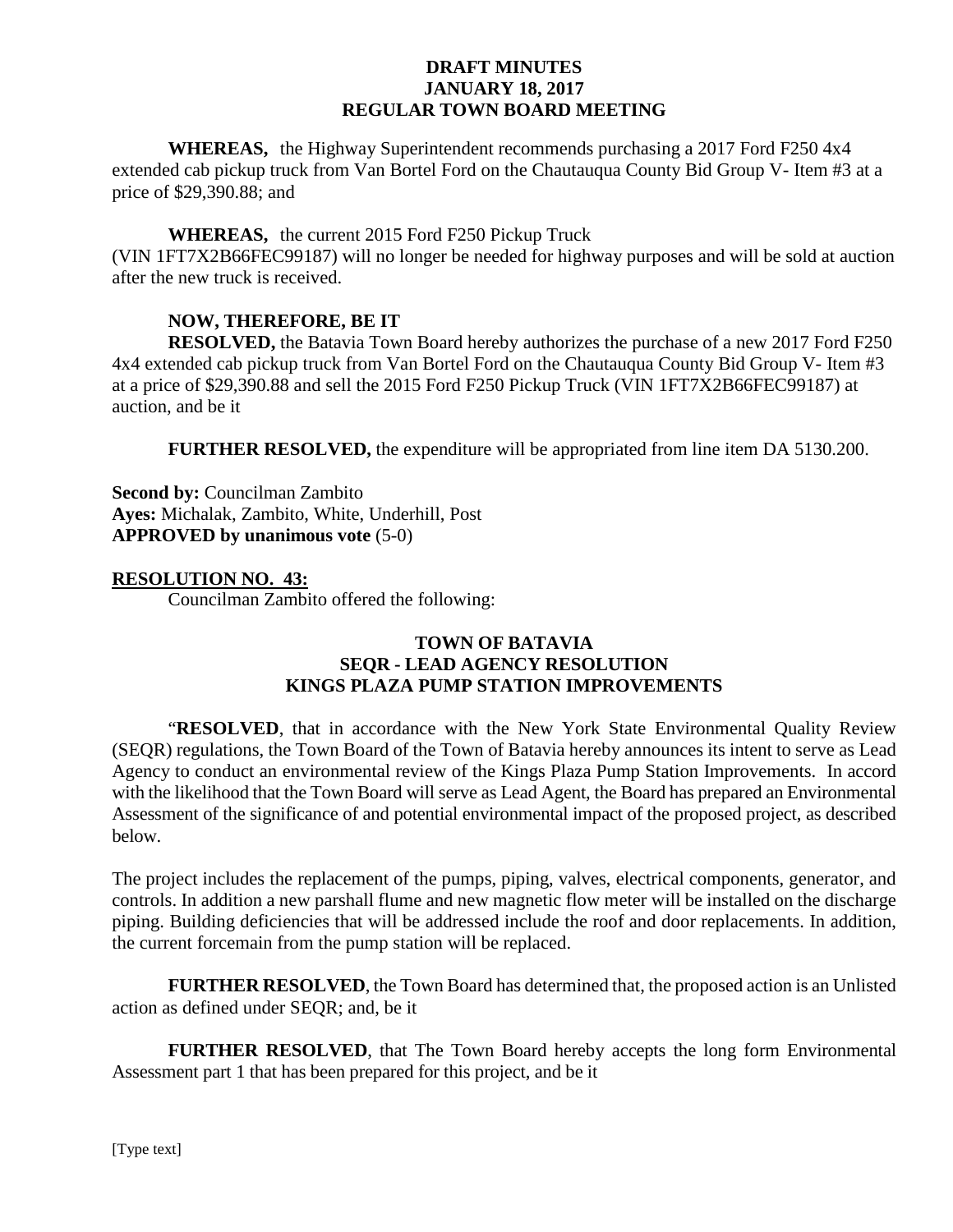**FURTHER RESOLVED**, the Town Board will notify the Involved Agencies of its intention to act as Lead Agency for this project and will provide them with a copy of the long form Environmental Assessment form part 1. The Town Board further declares that, based on the Environmental Assessment which has been prepared, it anticipates that the project will result in no significant damage to the environment. Therefore, the Town Board does not anticipate the preparation of an Environmental Impact Statement for the project.

**Second by: Councilwoman Michalak Ayes:** Zambito, Michalak, White Underhill, Post **APPROVED by unanimous vote** (5-0)

**Abstract No. 13-2016 & 1-2017:** Motion Deputy Supervisor Underhill, second Councilman Zambito to authorize the Supervisor to pay the following vouchers:

|                                                             | General                      | 38,497.61      |  |
|-------------------------------------------------------------|------------------------------|----------------|--|
|                                                             | Highway                      | 5,058.39       |  |
|                                                             | Sewer No. 1                  | 1,812.87       |  |
|                                                             | Sewer No. 2                  | 6,649.53       |  |
|                                                             | Water                        | 226,515.04     |  |
|                                                             | <b>Ellicott Trail</b>        | 1,004.38       |  |
|                                                             | <b>Sewer Capacity</b>        | 9,825.00       |  |
|                                                             | Southwest Water              | 234.00         |  |
|                                                             |                              |                |  |
|                                                             | <b>Total</b>                 | \$289,596.82   |  |
| Check numbers 17457 – 17500, 19501-19507 Online: \$6,706.97 |                              |                |  |
|                                                             | General                      | 299,427.92     |  |
|                                                             | Highway                      | 23,012.35      |  |
|                                                             | Sewer No. 1                  | 2,103.00       |  |
|                                                             | Sewer No. 2                  | 988.96         |  |
|                                                             | Water                        | 6,480.07       |  |
|                                                             | <b>Batavia Fire District</b> | 916,858.00     |  |
|                                                             | Southwest Water              | 85.00          |  |
|                                                             |                              |                |  |
|                                                             |                              |                |  |
|                                                             | <b>Total</b>                 | \$1,248,955.30 |  |

Check numbers 19508 – 19553, 19555-19558, Online: \$833.56 **Ayes:** Underhill, White, Michalak, Zambito, Post **MOTION CARRIED by unanimous vote** (5-0)

#### **DEPARTMENT REPORTS:**